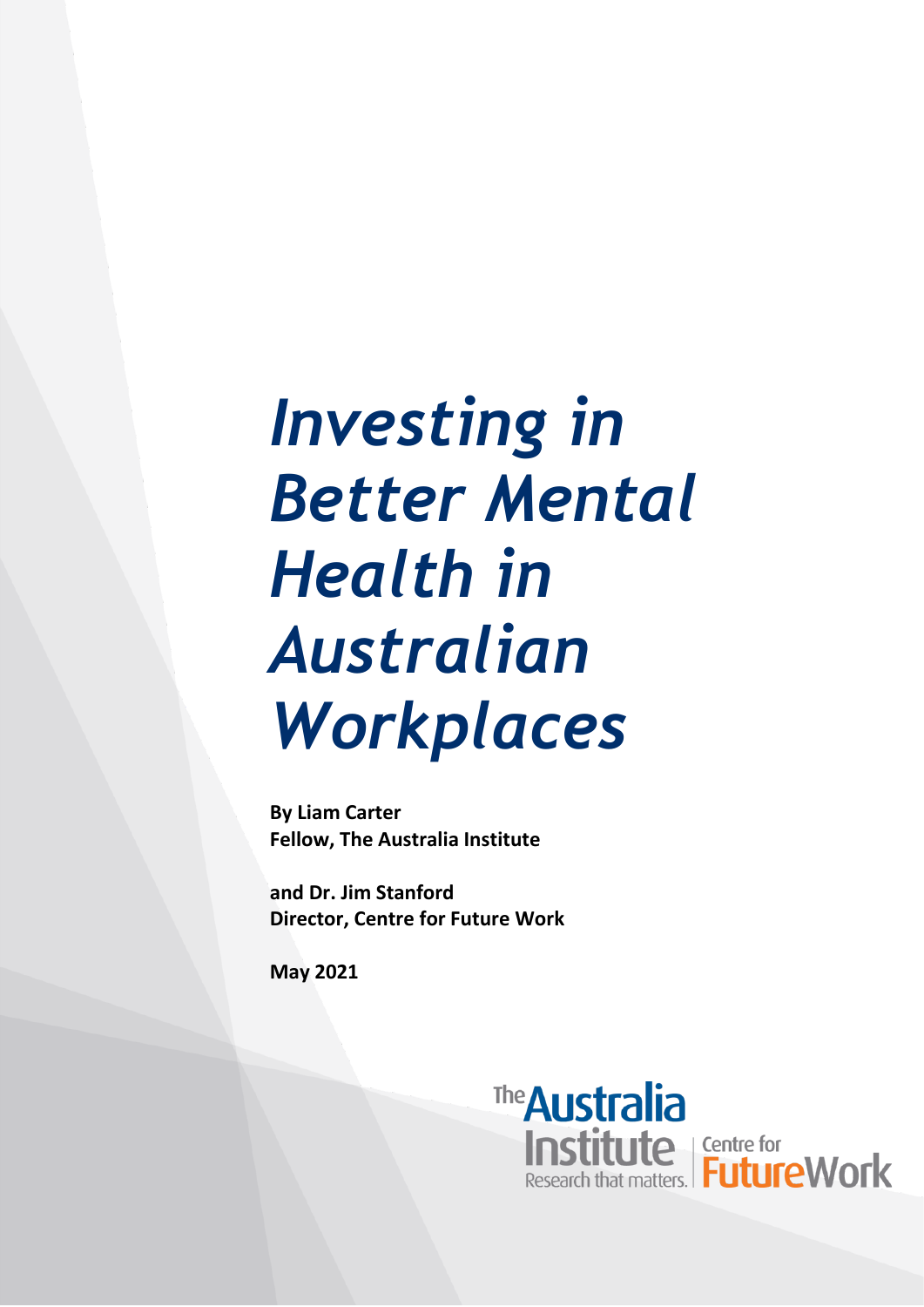#### About The Australia Institute

The Australia Institute is an independent public policy think tank based in Canberra. It is funded by donations from philanthropic trusts and individuals and commissioned research. Since its launch in 1994, the Institute has carried out highly influential research on a broad range of economic, social and environmental issues.

#### Our Philosophy

As we begin the 21st century, new dilemmas confront our society and our planet. Unprecedented levels of consumption co-exist with extreme poverty. Through new technology we are more connected than we have ever been, yet civic engagement is declining. Environmental neglect continues despite heightened ecological awareness. A better balance is urgently needed.

The Australia Institute's directors, staff and supporters represent a broad range of views and priorities. What unites us is a belief that through a combination of research and creativity we can promote new solutions and ways of thinking.

#### Our Purpose – *'Research That Matters'*

The Institute aims to foster informed debate about our culture, our economy and our environment and bring greater accountability to the democratic process. Our goal is to gather, interpret and communicate evidence in order to both diagnose the problems we face and propose new solutions to tackle them.

The Institute is wholly independent and not affiliated with any other organisation. As an Approved Research Institute, donations to its Research Fund are tax deductible for the donor. Anyone wishing to donate can do so via the website at https://www.tai.org.au or by calling the Institute on 02 6130 0530. Our secure and user-friendly website allows donors to make either one-off or regular monthly donations and we encourage everyone who can to donate in this way as it assists our research in the most significant manner.

Level 1, Endeavour House, 1 Franklin St Canberra, ACT 2601 Tel: (02) 61300530 Email: mail@australiainstitute.org.au Website: www.australiainstitute.org.au ISSN: 1836-9014

#### About the Centre for Future Work

The Centre for Future Work is a new initiative, housed within the Australia Institute, to conduct and publish progressive economic research on work, employment, and labour markets.

It will serve as a unique centre of excellence on the economic issues facing working people: including the future of jobs, wages and income distribution, skills and training, sector and industry policies, globalisation, the role of government, public services, and more.

The Centre will also develop timely and practical policy proposals to help make the world of work better for working people and their families.

#### About the Authors

Liam Carter is Fellow at the Australia Institute.

Dr. Jim Stanford is Economist and Director of the Centre for Future Work, and Honorary Professor of Political Economy at the University of Sydney.

The authors thank without implication Liam O'Brien, Deb Vallance, Shannon Threlfall-Clarke, and Anthony LaMontagne for helpful input.

This report was commissioned by the Australian Council of Trade Unions.

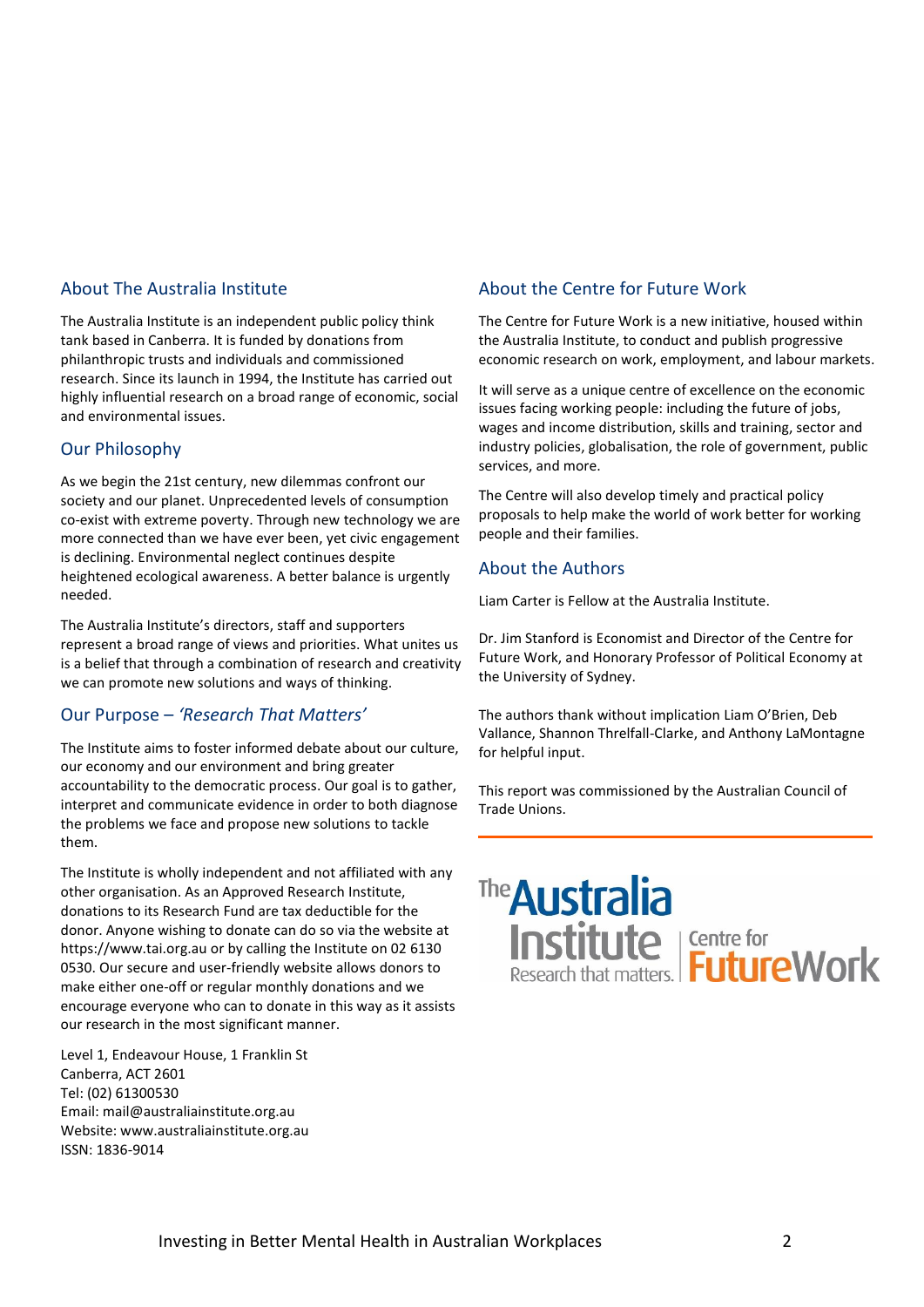## **Table of Contents**

| Review of Regulatory Systems Governing Mental Health and Workplaces  12 |  |
|-------------------------------------------------------------------------|--|
|                                                                         |  |
|                                                                         |  |
|                                                                         |  |
|                                                                         |  |
|                                                                         |  |
|                                                                         |  |
|                                                                         |  |
| The Cost of Workplace Mental Health Injuries: Order of Magnitude 23     |  |
|                                                                         |  |
|                                                                         |  |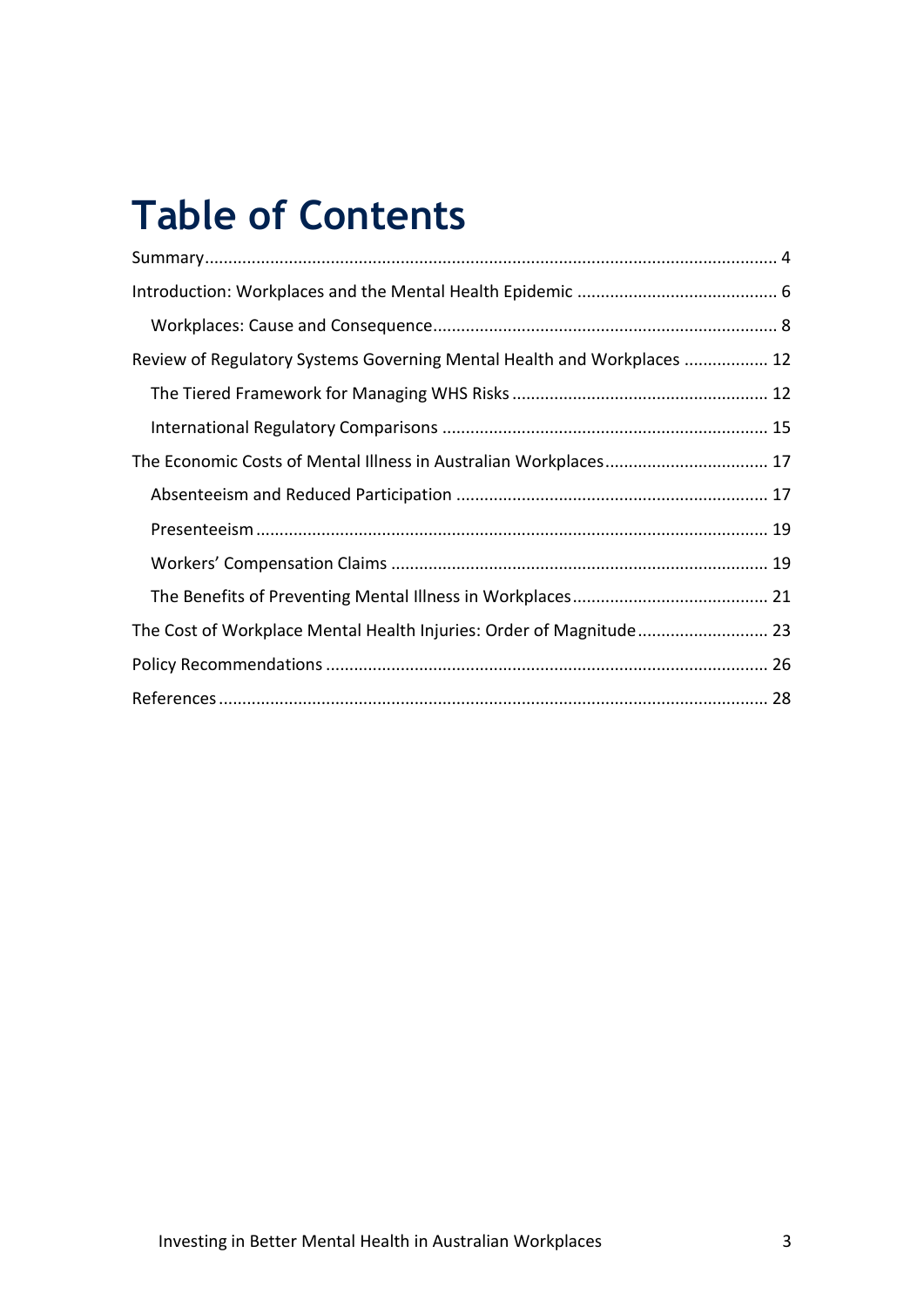## <span id="page-3-0"></span>**Summary**

Australian society is experiencing an epidemic of mental illness that imposes enormous costs on individuals with poor mental health, their families, and the broader economy. Even before the COVID-19 pandemic, one in five Australians reported mental health challenges of some sort. And the total costs of poor mental health on Australia's economy, government, and society were estimated by the Productivity Commission (2020) at a staggering \$200-220 billion per year. Other research confirms the enormous economic costs of mental illness.<sup>1</sup> The fear, isolation, and insecurity which millions of Australians experienced as a result of the COVID-19 pandemic and resulting recession have undoubtedly made this problem worse. Initial data is already confirming a significant increase in mental health problems since the pandemic hit.

The causes of mental illness are complex and not fully understood. However, some of the factors contributing to mental illness and injury are well-known and preventable. In particular, there is a clear correlation between workplaces and mental health problems in Australia. Workplaces experience significant costs and disruptions as a result of poor mental health. But unsafe workplaces also contribute significantly to the incidence of mental illness and injury. Workplace factors which contribute to mental health problems include unreasonable job demands, exposure to violence and trauma, long or irregular working hours, an absence of worker voice and control, and bullying and harassment. Studies indicate 15% to 45% of mental health problems experienced by employed people are attributable to conditions in their workplaces. This suggests that the costs of workplace-related mental illness and injury are enormous: our estimate (explained below) suggests at least \$15.8 billion to \$17.4 billion per year in costs arising from workplace-associated mental ill health. Eliminating mental health problems caused by work-related factors and stressors would expand Australian GDP, and reduce government expenses (for health care and other services) by several billion dollars per year.

By modifying workplace practices to eliminate dangerous conditions and prevent psychosocial risks and injuries, a significant proportion of mental ill health could thus be prevented. However, Australian employers and WHS regulators have been slow to respond to the epidemic of workplace mental ill health with the attention and forcefulness this crisis deserves. In particular, Australia's system of work health and safety Laws has been effective in reducing physical injuries and illnesses in workplaces, by imposing explicit and well-enforced responsibilities on employers to systematically

<sup>&</sup>lt;sup>1</sup> See, for example, Victoria Institute of Strategic Economic Studies (2016).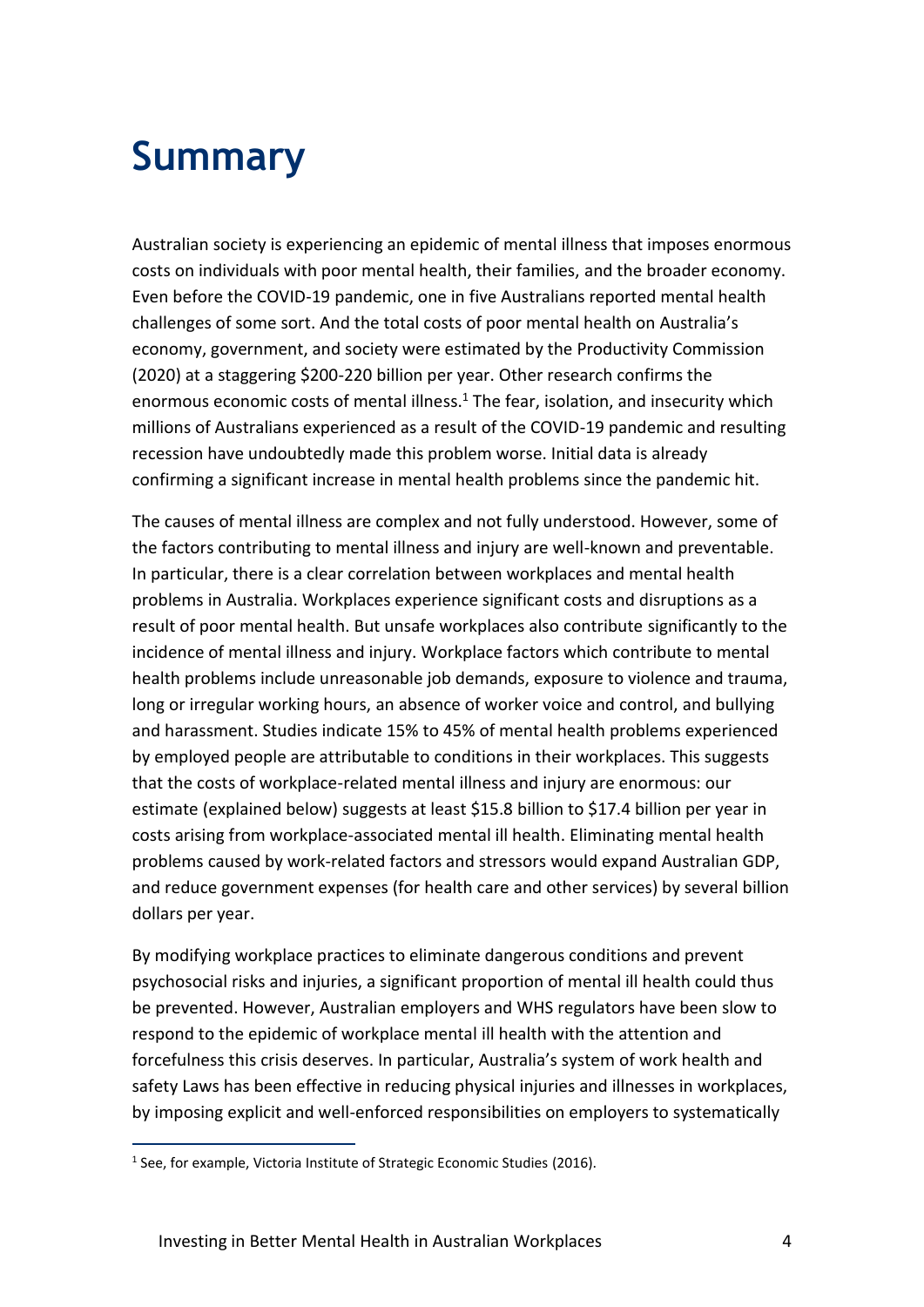identify and remove risks from their operations. But an equally rigorous approach has not been applied to reducing workplace mental health risks. The current regulatory system does not specify explicit, enforceable requirements compelling employers to take mental health risks equally seriously – nor does it equip workers, their representatives, and regulators with the tools needed to ensure employers live up to those responsibilities. The tragic result is thousands of lives destroyed by preventable mental ill health, and many billions of dollars in lost output and additional fiscal expenses.

It is past time for Australia's WHS policy-makers to address the mental health crisis in Australia's workplaces head-on. Upcoming decisions regarding reforms to Australia's Model WHS Laws provide a crucial opportunity to modernise Australia's practices, and catch up with other industrial countries – which already treat psychosocial risks in workplaces with the same urgency and rigour as they combat physical health and safety dangers. The economic and fiscal benefits of preventing workplace-associated mental illness and injury are substantial – and would be shared by employers, governments and workers alike. But the human benefits of preventing needless mental health illness and injuries, for affected workers and their families, are priceless.

This report is organised as follows. First, we discuss the two-way relationship between workplaces and mental ill health in Australia: mental illness imposes major costs on Australian workplaces, but unsafe workplaces are also a major cause of preventable mental ill health. Second, we review the overall structure of workplace health and safety regulation in Australia, showing the asymmetry between current approaches to psychosocial injuries and physical injuries. The third major section catalogues several types of economic costs arising from workplace-associated mental illness and injury, highlighting the positive economic return which could be attained by improving the mental health safety of Australian workplaces. Then we develop a broad estimate of the order of magnitude of total costs arising from workplace-associated mental illness and injury. On the basis of published epidemiological research regarding the incidence of work-related mental illness, and previous studies of the total cost of mental illness in Australia, we estimate the total annual cost of workplace-associated mental illness as between \$15.8 billion and \$17.4 billion per year. This provides governments and employers alike with ample incentive to move forward with ambitious and timely efforts to prevent psychosocial injuries in our workplaces – quite apart from the immeasurable human toll of that preventable disease. Finally, we make several policy recommendations for developing a more serious and systematic workplace mental health regulatory regime.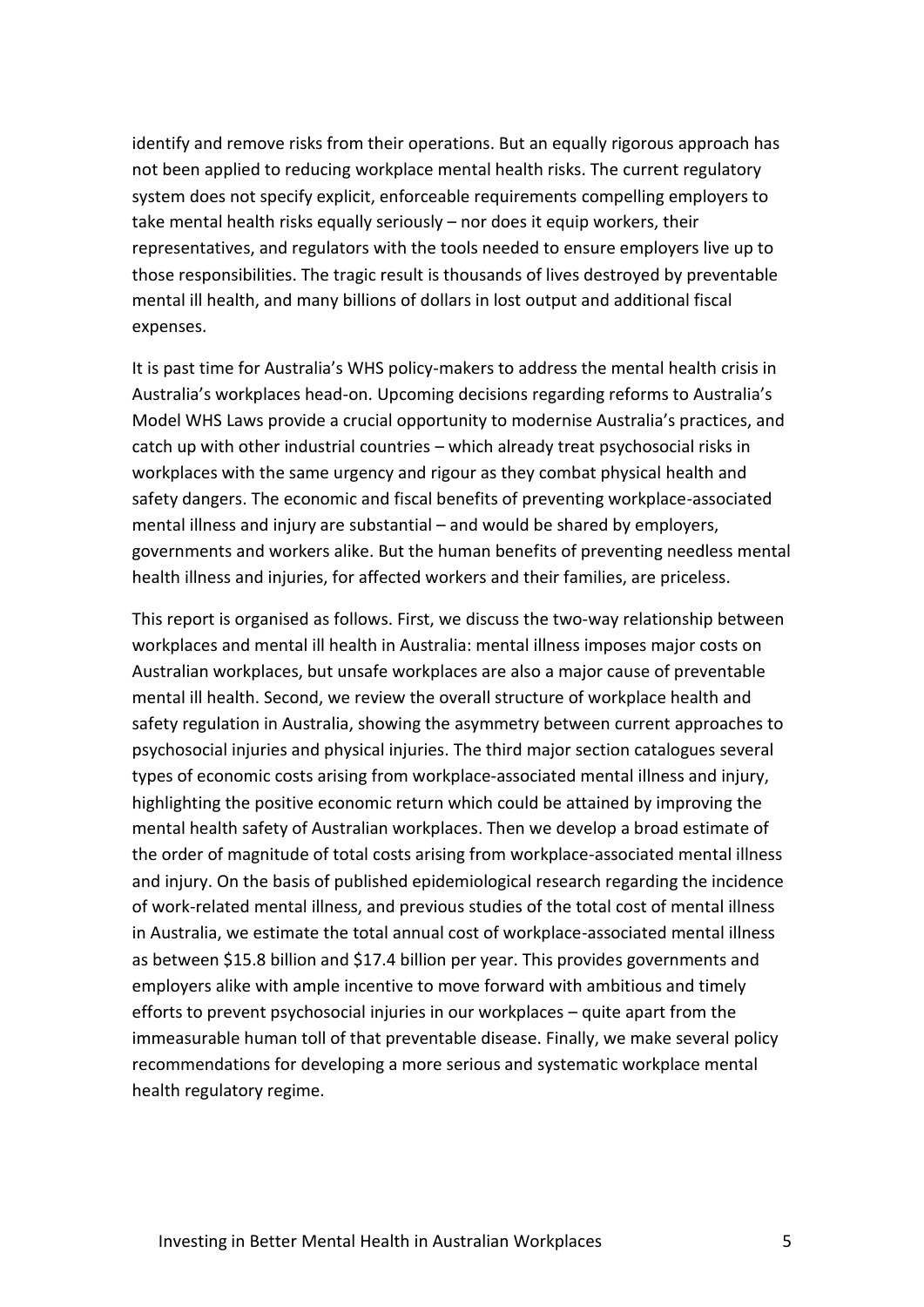## <span id="page-5-0"></span>**Introduction: Workplaces and the Mental Health Epidemic**

Across Australia, mental illness affects millions of people in their daily lives, including in the workplace. Surveys indicate that about one-fifth of the population experience an active mental health or behavioural condition at any point in time. <sup>2</sup> And nearly half of all Australians will experience poor mental health at some point during their lifetimes.

In 2018-19, a total of \$10.6 billion was spent by the Commonwealth Government on direct mental health services, representing 7.5% of all health expenditure.<sup>3</sup> Much more is spent in related government programs and services, and by the state and territory governments. The total economic costs of mental illness are much larger: including lost incomes and productivity, lower labour force participation, and the immense personal costs borne by people with mental illness and their families.

While the epidemic of mental illness plays out in Australians' relationships and homelives, it also has drastic effects in the workplace. People with mental health conditions experience more frequent absences from work, and also the problem of 'presenteeism' (sub-optimal productivity demonstrated while at work). Mental illness interferes with training and skills acquisition, with career paths, and with work-family balance. These costs are borne by both workers and employers – creating a potential shared interest in reducing, and optimally eliminating, mental health dangers from Australian workplaces, and supporting those who struggle with mental health.

Mental illness is not distributed equally. Research has shown that the incidence of poor mental health is highest in industries characterised by a combination of high job demands, low job security, and low job control. This combination is particularly acute in sectors like accommodation/food services, manufacturing, retail and administrative services – sectors where nearly one in five workers reports poor mental health.<sup>4</sup> This highlights the importance of working conditions, and in particular the stress and uncertainty associated with insecure work, on workers' mental health.

Official data on the incidence of poor mental health does not yet reflect the daunting mental health consequences of the COVID-19 pandemic and resulting disruptions in workplaces and working arrangements. However, some initial indicators show the

<sup>&</sup>lt;sup>2</sup> See references reported in AIHW (2020).

<sup>3</sup> AIHW (2019).

<sup>4</sup> Yu and Glozier (2017).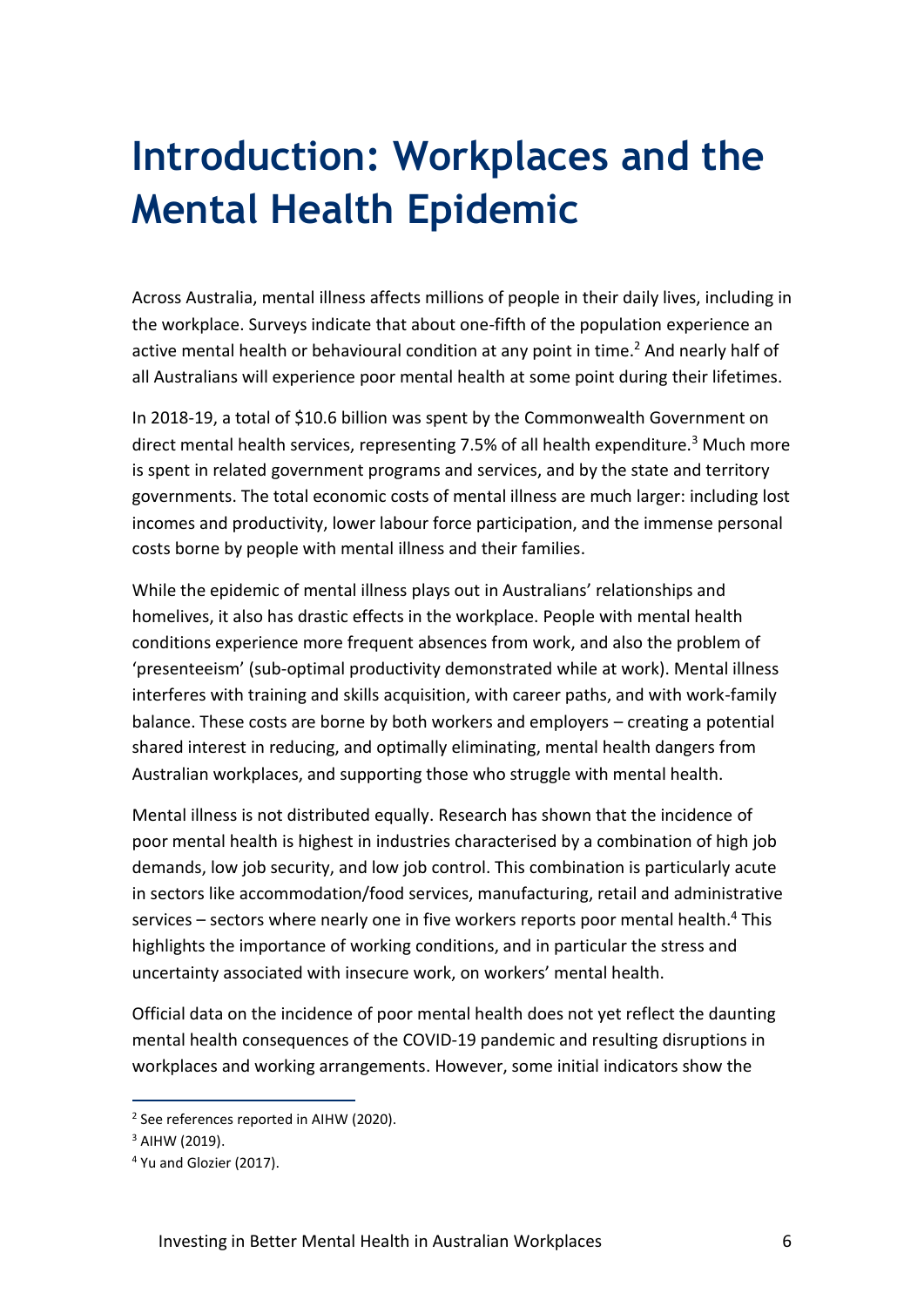pandemic has constituted a mental health catastrophe for Australians. Between March 2020 and January 2021, almost 11.5 million government-supported mental health services were provided, according to the Australian Institute of Health and Welfare.<sup>5</sup> And calls to the suicide prevention hotline Lifeline rose by 10% in January 2021 compared to the same month in 2020. 6

The reported rise in mental illness during the pandemic has also been reflected in Australians' experiences in the workplace. COVID-19 has caused a dramatic upheaval in workplace practices: including widespread unemployment and/or reduced hours during the early months of the pandemic, a dramatic shift to working from home in some occupations, and a need to rapidly adjust traffic, screening, and other safety protocols to reduce the risk of workplace contagion. In a survey conducted by Relationships Australia, between 74% and 98% of respondents across all industries reported 'significant changes' to their work since COVID-19 began.<sup>7</sup> And 63% of respondents reported they had experienced changes to their mental health as a result of these changes in working conditions. Similarly, a survey of over 10,000 Australians working from home during the pandemic conducted by the Australian Council of Trade Unions indicated that 49% of home-based workers experienced mental health challenges during the COVID-19 crisis.<sup>8</sup>

While further research is needed on the incidence and consequences of mental health problems in workplaces under COVID-19, it is clear that the pandemic has further exacerbated already-existing problems of mental strain in workplaces.

Preventing mental illness, and providing more support (in services, income, and security) to those suffering mental health challenges, is a critical priority for any compassionate society. But in addition to the intrinsic humanitarian motives for preventing mental illness, there are also demonstrated economic and fiscal benefits from better mental health – including significant dividends to employers from reducing and preventing mental ill health among their workforce, fiscal savings to governments, and macroeconomic benefits from greater participation and employment. Even without these proven economic benefits, Australia should move forward with ambitious and well-resourced efforts to reduce the crisis of workplace-related mental illness. But the economic benefits flowing from prevention and better treatment of mental illness should reinforce the willingness and urgency with which all stakeholders approach this task. The Productivity Commission aptly summarised this perspective:

<sup>5</sup> AIHW (2021).

 $6$  AIHW (2021).

<sup>7</sup> Relationships Australia (2020).

<sup>8</sup> See ACTU (2021).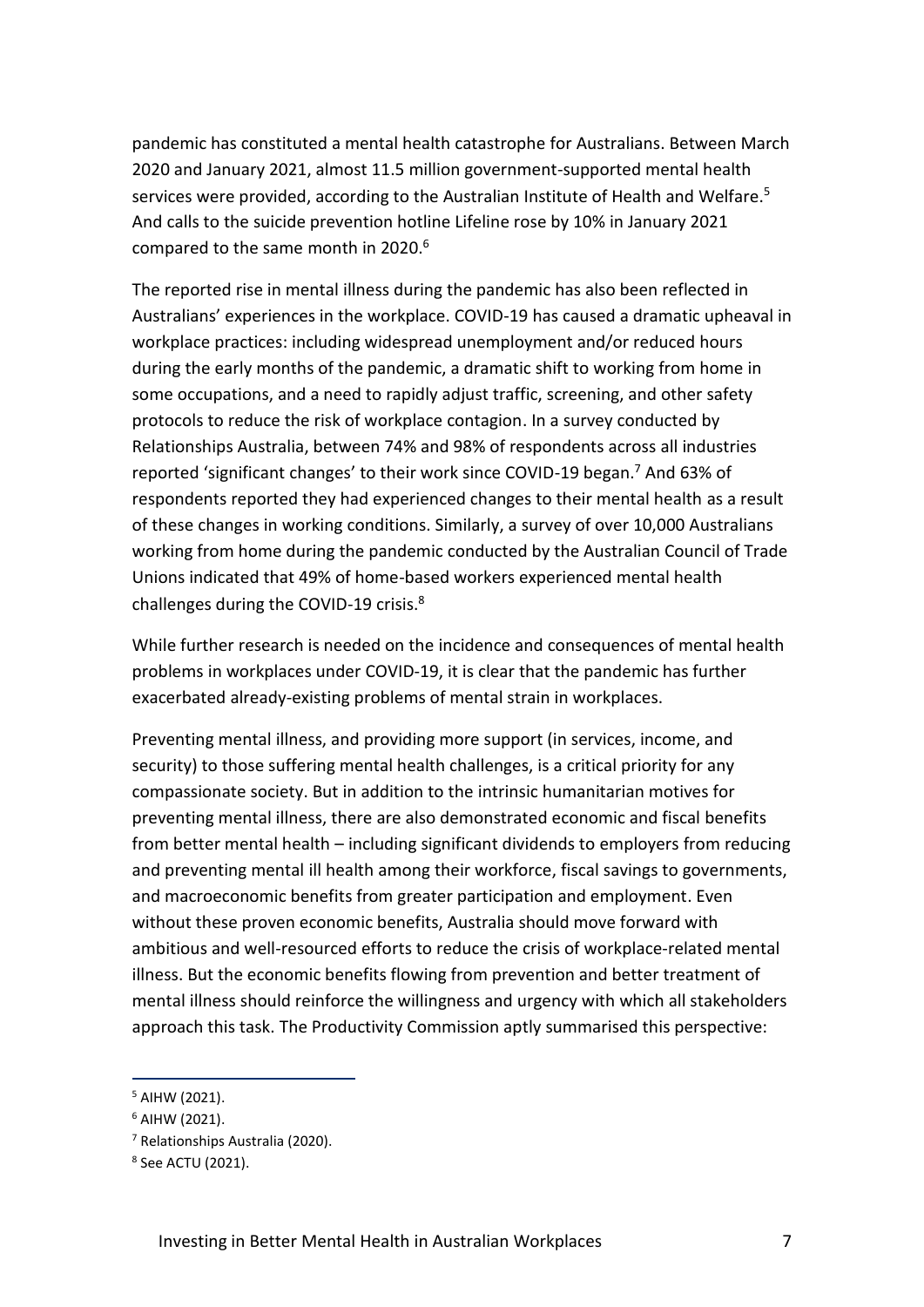"It is not necessary to quantify the cost of mental illness and suicide to understand the damage that they impose on the lives of individuals and the community as a whole. But quantifying these costs helps to identify where reform efforts should be focused." (Productivity Commission, 2020, p. 9)

### <span id="page-7-0"></span>**WORKPLACES: CAUSE AND CONSEQUENCE**

The overwhelming impact and costs of poor mental health are experienced by those who suffer mental ill health. But Australian workplaces also experience major costs and disruptions from the epidemic of mental illness and injury. These workplace costs are experienced through numerous channels: including reduced participation and labour supply; excessive turnover of workers; absenteeism; reduced productivity and 'presenteeism'; impacts on workplace cohesion and cooperation; the costs of health services, insurance, and supplementary employment benefits; and more. Previously published research confirms these economic and workplaces costs are measured in the many billions of dollars per year.

But in addition to incurring these expensive *consequences* of mental illness, Australian workplaces are also a significant *cause* of mental illness and injury. Unhealthy working conditions and practices contribute significantly to the incidence of mental illness and injury, and its costs. Occupational health and related research has identified several dimensions of stress and danger in workplaces that contribute to the epidemic of mental ill health – and which could be avoided with better protections, prevention, and communication. Some of the most important workplace mental health dangers include:<sup>9</sup>

- Excessive workloads, with assignments that cannot reasonably be completed in allotted times.
- Excessive or unpredictable hours of work, including unsocial shifts.
- The coincidence of high job demands with limited worker control over the conditions and organisation of work.
- Exposure to violent or traumatic events on the job.
- Workplace bullying, harassment and assault.
- An imbalance between work effort and reward.
- Insecurity of employment, including precarious and temporary work.

<sup>&</sup>lt;sup>9</sup> ACTU (2019) and Productivity Commission (2020, Chapter 7) catalogue numerous workplace factors contributing to mental illness and injury.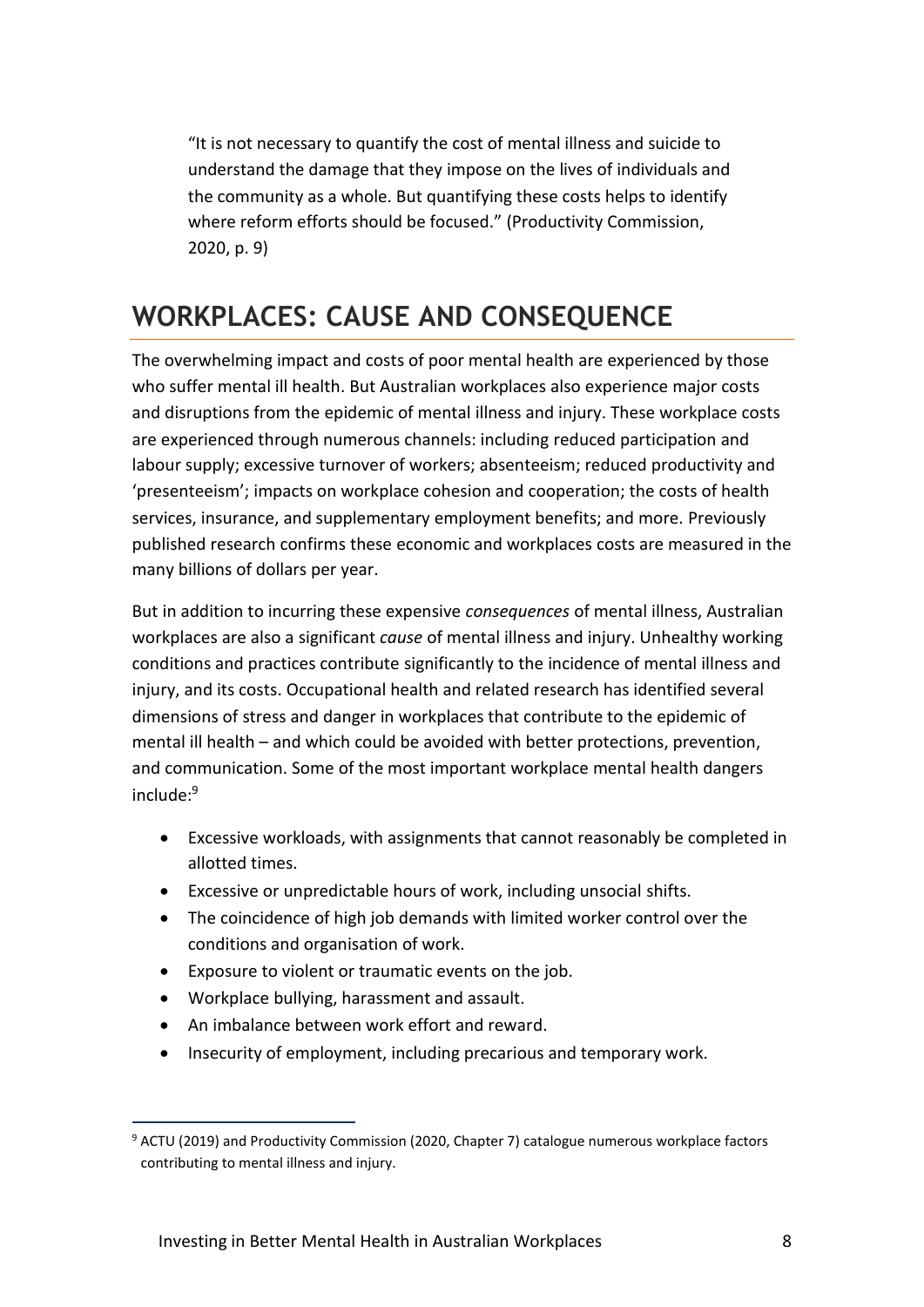• Organizational inequality and injustice, and a lack of ability for workers to have their opinions or concerns 'heard' in the workplace.

A self-selected online survey of Australian workers conducted by the Australian Council of Trade Unions (2019) suggests that a shocking proportion of Australian workers have experienced one or more of these workplace mental health challenges. The most commonly cited mental health dangers in workplaces, according to this survey, are summarised in Figure 1. Across all of these contributing factors, the ACTU survey indicated that 61% of respondents have experienced mental health problems associated with their jobs and working conditions. Of these workers, over one-third had missed some work as a result of those stresses and injuries.<sup>10</sup>



#### **Figure 1. Exposure to Workplace Mental Health Stressors**

Source: ACTU (2019).

Epidemiological and occupational health research has established a strong connection between the presence of these dangerous workplace conditions and the incidence of

 $10$  Based on results attesting to the distribution of lost work time among respondents to the ACTU survey, a weighted average of about 2.7% of all work time was lost as a result of workplace mental health problems. If extrapolated across the entire Australian workforce, this result suggests that an incredible 65 million working days per year are lost to workplace-associated mental health absences, worth \$25 billion in total lost wages and salaries.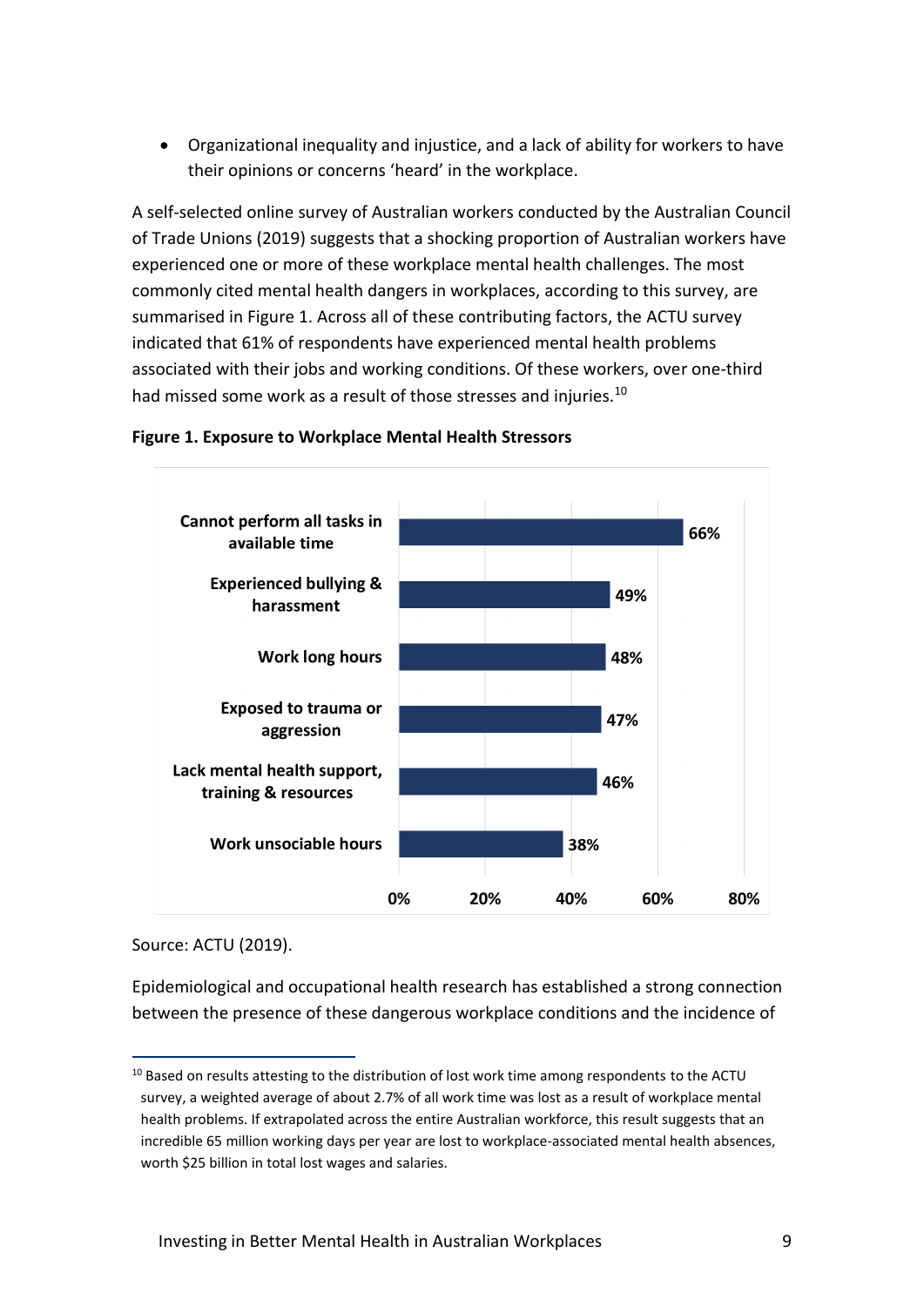mental health problems, such as depression. LaMontagne et al. (2008) surveyed a large random sample of workers in the state of Victoria, and found that about 15% of reported depression was attributable to 'job strain' (a combination of work-related stresses and insecurity). This is broadly consistent with Finnish research regarding the prevalence of workplace factors in cases of suicide (Nurminen and Karjalainen, 2001). A New Zealand study found that 45% of depression incidents among young workers were associated with workplace problems (Melchior et al., 2007). D'Souza et al. (2005) also documented a robust correlation between job strain and depression among middle-aged Australian workers. Stansfeld et al. (1999) found similarly compelling evidence of workplace conditions and psychiatric disorders among workers in the U.S. These researchers, and many others, conclude strongly that problems in the workplace are an important – and avoidable – contributor to the scourge of mental illness and injury which has swept Australian families and communities. Some of the more blunt conclusions arising from this research are summarised below:

"Work stress appears to precipitate diagnosable depression and anxiety in previously healthy young workers. Helping workers cope with work stress or reducing work stress levels could prevent the occurrence of clinically significant depression and anxiety." (Melchior et al., 2007)

"Estimated proportions of depression attributable to job strain among working Victorians indicate that job stress is a substantial public health problem. Findings also show that job strain and associated depression risks are inequitably distributed, with workers in lower skill level jobs most likely to be adversely affected, particularly among males. Both in Victoria and in industrialised democracies internationally, poor mental health is disproportionately prevalent among those in lower status occupations, and with lower educational attainment and lower incomes. Our findings suggest that job strain may be an important contributor to these mental health inequities... We would argue that the impact of *all* psychosocial working conditions on depression would be higher than the estimates we have presented, and corresponding estimates for *all* affected mental health outcomes would be higher still." (LaMontagne et al., 2008)

"Exposure to insecure and high‐strain jobs is likely to rise as economies and labour markets respond to globalisation and political change. High status may not protect employees from either exposure or impact, thus widening the population health consequences of adverse work conditions." (D'Souza et al., 2005)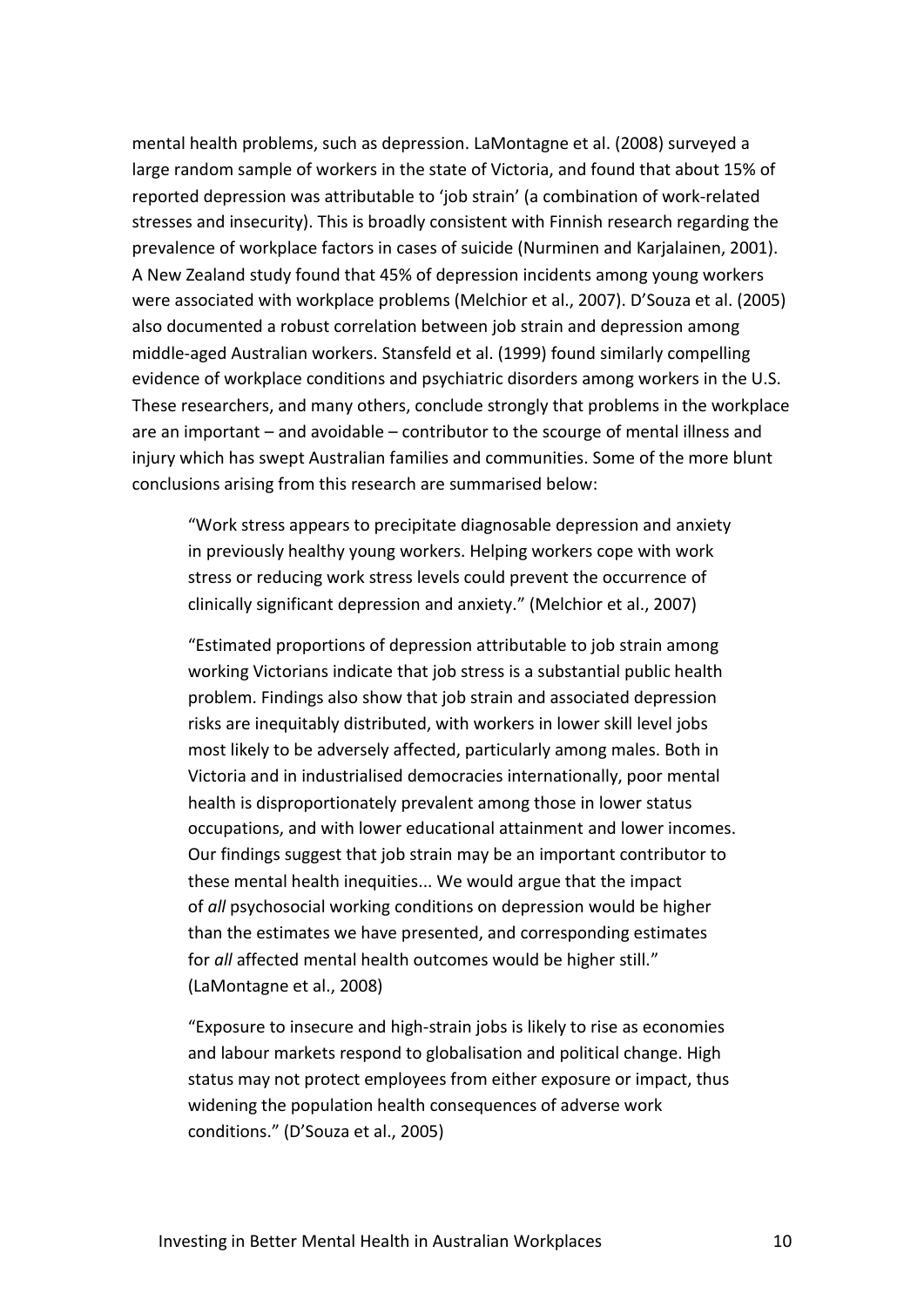"This meta-analysis provides robust consistent evidence that (combinations of) high demands and low decision latitude and (combinations of) high efforts and low rewards are prospective risk factors for common mental disorders and suggests that the psychosocial work environment is important for mental health." (Stansfeld and Candy, 2006)

"Low social support at work and low decision authority, high job demands and effort-reward imbalance were associated with increased risk of psychiatric disorder … adjusting for age, employment grade, and baseline. Social support and control at work protect mental health while high job demands and effort-reward imbalance are risk factors for future psychiatric disorder. Intervention at the level of work design, organisation, and management might have positive effects on mental health in working populations." (Stansfeld et al., 1999)

In sum, there is a strong connection between work and mental health in Australia – and that connection works in both directions. The performance of Australian workplaces is clearly hampered by the prevalence of mental illness and injury, and by the failure of our health and support systems to adequately address that epidemic, and help Australians heal. At the same time, unsafe and exploitative practices in Australian workplaces are a major contributor to the incidence of preventable mental health problems. By addressing a significant part of the problem at its source, Australian workplaces can play their part in preventing mental ill health – and then reap a share of the economic rewards associated with a healthier, happier workforce.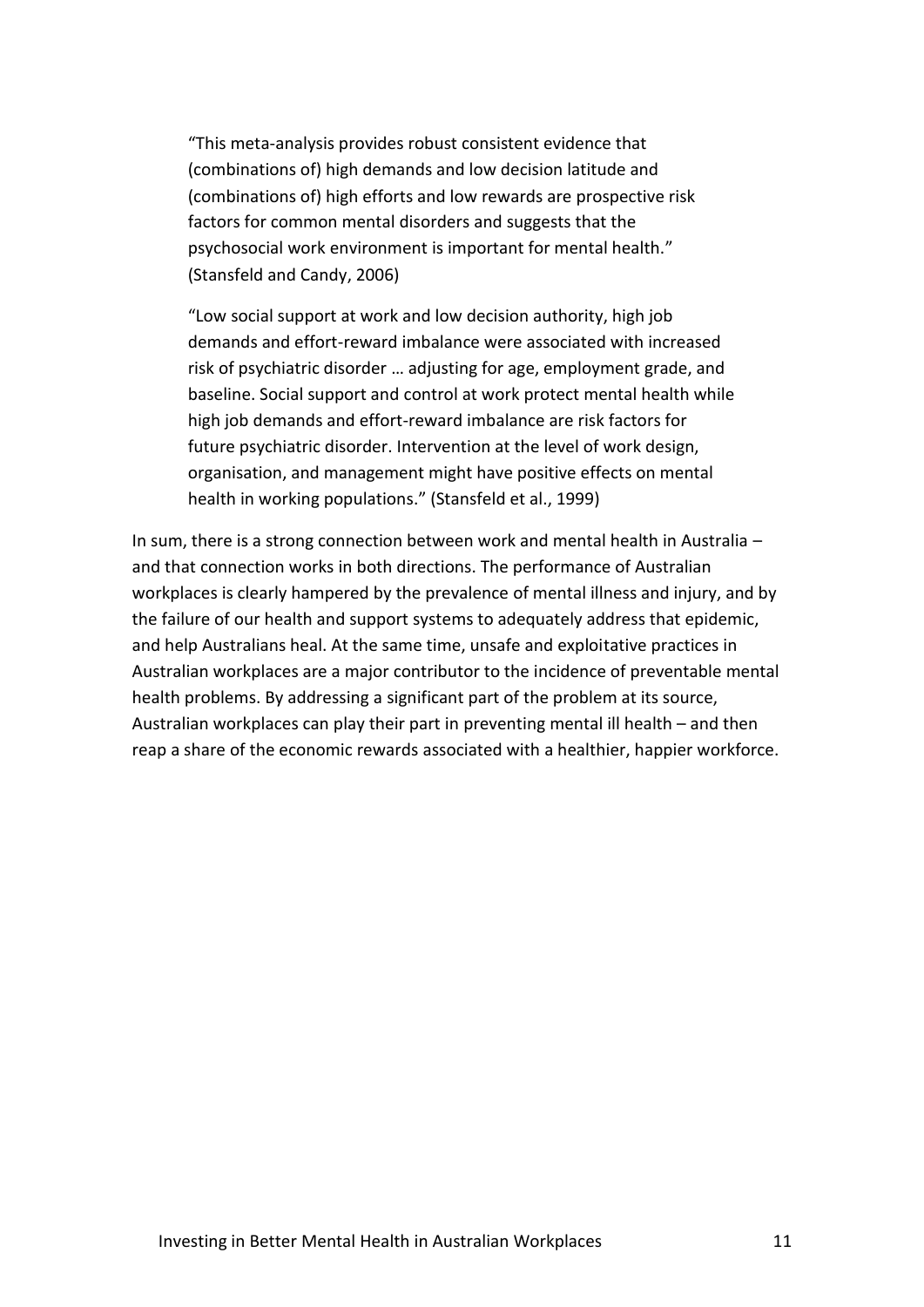## <span id="page-11-0"></span>**Review of Regulatory Systems Governing Mental Health and Workplaces**

Workplace health and safety is the responsibility of state and territorial governments in Australia. However, since 2011 Australia has developed a system of harmonised health and safety laws covering WHS policy in most jurisdictions. With the exception of Victoria and Western Australia, each state and territory has adopted a set of Model Work Health and Safety laws developed among participating state, territory, and Commonwealth governments.<sup>11</sup> And while Victoria and Western Australia have not yet adopted the Model WHS system, they nevertheless follow a similar structure and framework – and generally adopt similar or even superior regulations, codes and guidance materials.

### <span id="page-11-1"></span>**THE TIERED FRAMEWORK FOR MANAGING WHS RISKS**

The Model WHS Laws encompass a tiered framework which requires anyone conducting a business or undertaking to comply with a general duty to ensure the health and safety of anyone working on that undertaking (not just employees). This duty is set out in a broad-based statute, the *Model Work Health and Safety Act* (implemented in 2011-2012). The provisions of the Act are supported by standards set out in regulations, that require 'duty holders' (those conducting the undertaking) to follow prescribed procedures to specifically identify and control specific hazards. This is supplemented by a third tier specifying codes of practice meant to provide practical guidance to both duty holders and workers on how to manage and prevent specific hazards and risks. Finally, regulators often produce general guidance materials informing and supporting workers and duty holders in how to address specific hazards.

<sup>&</sup>lt;sup>11</sup> For an overview of the history and practice of the Model WHS laws, see Safe Work Australia (2020a).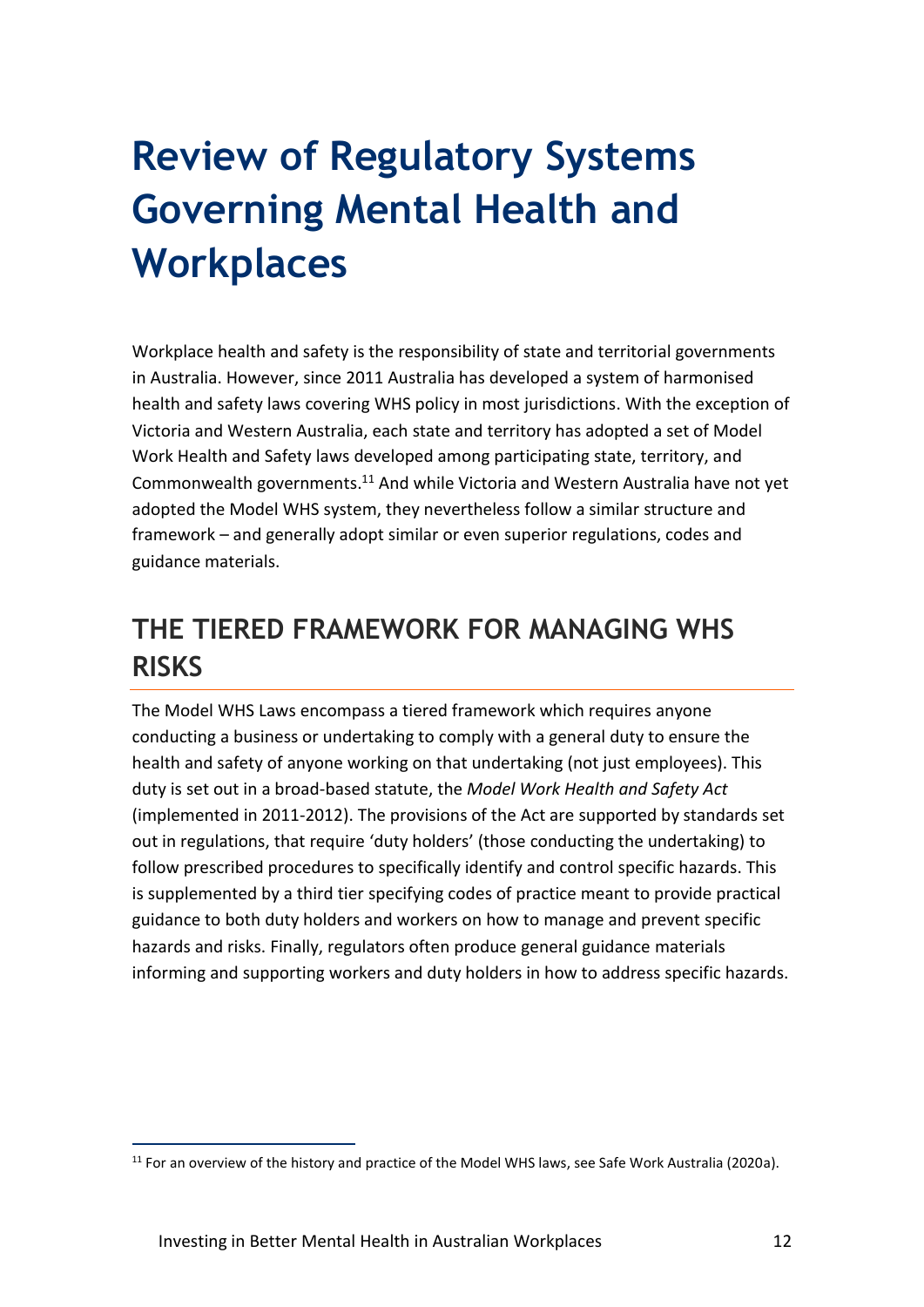#### **Figure 2. The Tiered Structure of WHS Regulation**



Source: Adapted from Wood et al. (2010).

This approach to strengthening occupational health and safety practices in Australia has achieved significant benefits. Firstly, the obligation on duty holders to ensure safe working conditions was extended in this model beyond the narrow employeremployee relationship (unlike other areas of employment law, which typically only to employees). Instead, the duty of care in WHS issues is taken to also apply to contractors, customers and even visitors who interact with the business or undertaking. Secondly, the primary responsibility of the duty holder to ensure the health and safety of workers and others is also broadly defined: in particular, health is defined as both the physical and psychological health of workers and others. Thirdly, the model is heavily focussed on prevention: it requires duty holders to regularly and pro-actively assess work for hazards and risks to the health of workers and others, and then apply controls to eliminate and mitigate the risk of injury. Finally, this approach also sets out a consultation obligation on duty holders to participate with workers (and their health and safety representatives) in identifying and controlling risks. All of this is supported by an enforcement regime that sets out penalties for non-compliance, and provides an inspectorate to undertake compliance and enforcement activities.

This overall framework has been effective in steadily reducing the incidence of serious injury and death in Australian workplaces. The framework, by specifying the legal responsibility of duty holders to prevent and eliminate risks, has driven down rates of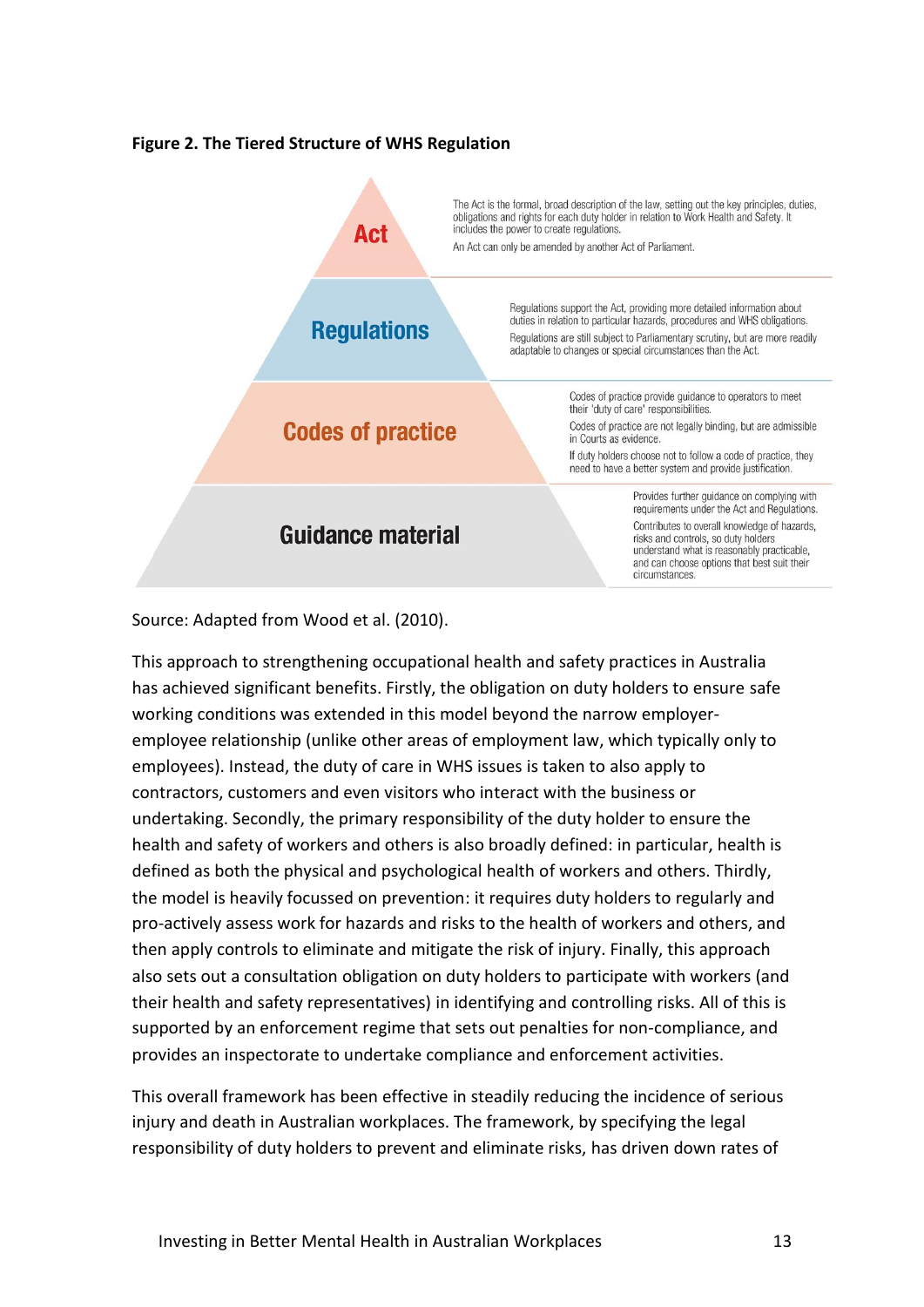exposure to physical hazards and consequent injuries. <sup>12</sup> This success is largely attributable to the explicit regulatory requirements in the system directing how duty holders must identify and control specific risks.

However, it is in this dimension that an important and concerning distinction between physical and psychological health emerges in the operation of the Model WHS system. While the model laws define health and safety inclusively to include the psychological as well as physical health of workers, its practical treatment of psychological and mental health risks is not symmetrical with the proven success of its approach to physical dangers. Unlike numerous very specific regulations regarding prevention of physical hazards at work (in specific areas such as manual handling, working at heights, working in confined spaces, hazardous chemicals, and others) there are no specific standards and procedures directing duty holders in how to identify and control psychosocial workplace hazards. This means that other than the broad 'primary duty' (namely, "to ensure health and safety, so far as is reasonably practicable, by eliminating risks to health and safety"<sup>13</sup>), there are no explicit and legally binding requirements on duty holders to address and prevent the underlying causes of psychological injury in the workplace.<sup>14</sup> Not surprisingly, then, even as workers' compensation rates for physical injury have declined consistently across jurisdictions, rates of psychological injury are growing. The absence of specific regulation to compel employers to reduce and eliminate psychosocial risks is contributing to this failure, and is deeply concerning.

In response to the rising incidence of psychosocial injuries in Australian workplaces, Safe Work Australia and state-level WHS regulators have developed guidance material to assist workplaces in managing those risks (corresponding to the lowest tier in Figure 2 above). <sup>15</sup> Additionally, some WHS regulators have commenced work on a code of practice for managing psychosocial hazards to provide more explicit guidance to workplaces on this issue.<sup>16</sup> Unfortunately, to date this work has not extended to the higher tiers of the regulatory framework described above. It thus fails to explicitly specify enforceable standards requiring the identification and control of psychosocial hazards and risks – and empowering workers, their health and safety representatives,

 $12$  Australia's experience is consistent with international experience, which shows that robust and systematic prevention and hazard-elimination requirements have strong impacts in reducing the incidence of occupational injury and disease; see the extensive survey of findings by Tompa et al. (2016).

<sup>&</sup>lt;sup>13</sup> Model WHS Act, Section 19; see also Safe Work Australia (2016), p. 7.

<sup>&</sup>lt;sup>14</sup> In Queensland and Victoria Codes of Practice can be enforceable on duty holders.

<sup>&</sup>lt;sup>15</sup> See Safe Work Australia, (2019b).

<sup>&</sup>lt;sup>16</sup> See, for example, Safework NSW (2020).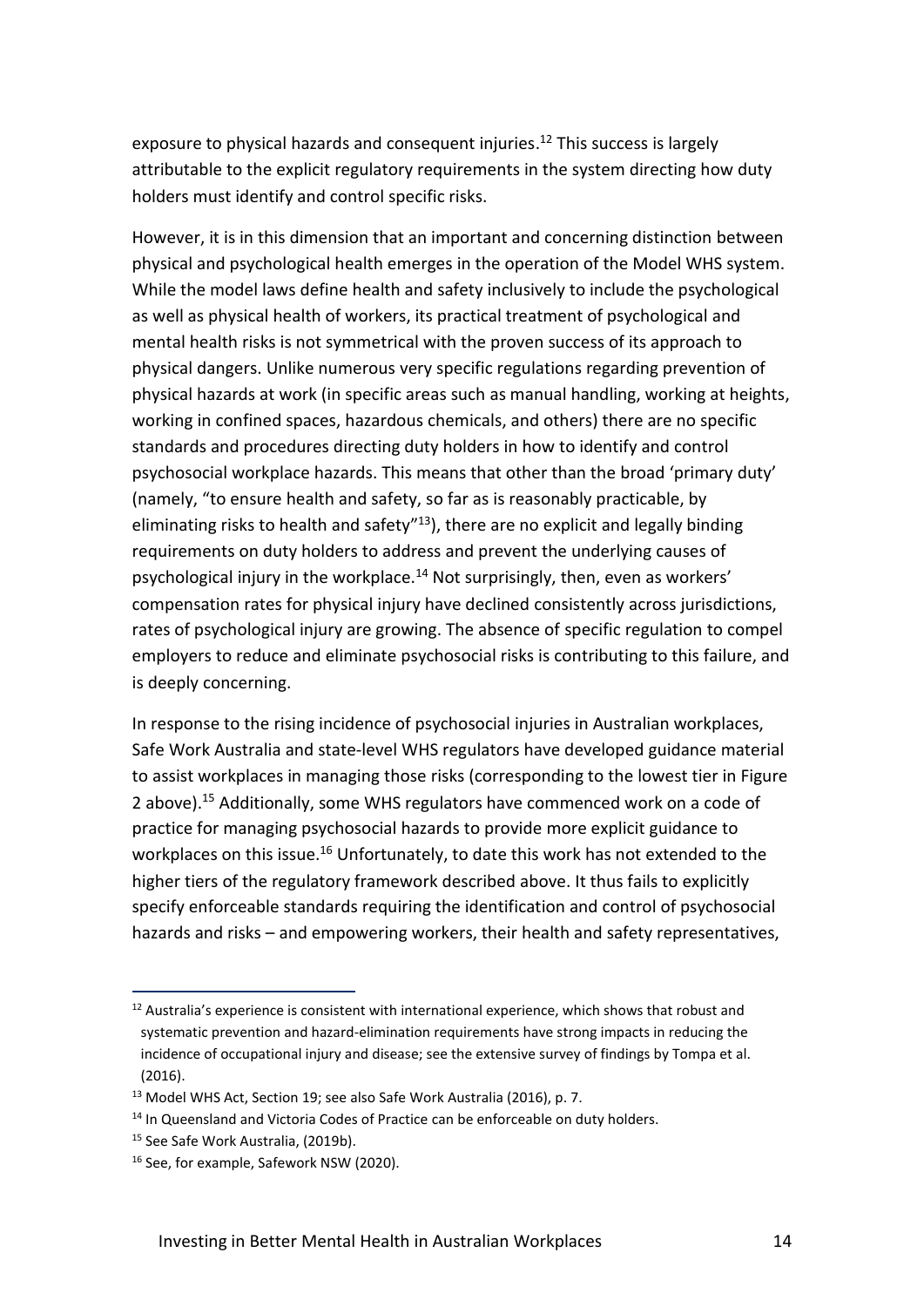regulators and inspectors with sufficient tools to ensure that best practices are being followed.

### <span id="page-14-0"></span>**INTERNATIONAL REGULATORY COMPARISONS**

In most countries, WHS laws traditionally covered chemical, physical or biological hazards, without comparable attention paid to psychosocial occupational risk factors. However, regulatory reforms are moving forward around the world, as WHS advocates and regulators become more aware of mental health risks in workplaces, and develop appropriate tools to prevent and eliminate them. In an analysis of worldwide WHS laws relating to psychosocial hazards, Chirico et al (2019) found that close to twothirds of industrial countries now include some form of mandatory psychosocial risk assessment and prevention within their WHS national legislation; three-quarters of industrial countries also have WHS provisions relating to workplace violence.

While the trend toward formal recognition and regulation of workplace mental health risks continues to gather momentum, unfortunately Australia remains one of the minority of industrial countries to not yet implement WHS regulations that specifically address psychosocial hazards and workplace violence. In Europe, almost all EUmember countries now recognise psychosocial hazards in the workplace, and provide guidance and regulations through legislation compelling employers to reduce and prevent these risks to employees.

For example, Finland's legislation on workplace psychosocial risks addresses workload factors, lone working, night work and work pauses, as well as harassment and occupational violence. Denmark's legislation came into effect in November 2020, and directs employers with enforceable guidelines to prevent undue stress from:

- large workloads and time constraints
- vague and conflicting requirements at the workplace
- high emotional demands in social work
- offensive behaviour (including bullying and sexual harassment)
- work-related violence

Belgium's laws on workplace mental health date back to 2002, and are some of the most extensive of any industrial country; they were expanded in 2014 to cover any type of psychosocial burden at work. The Belgian regulations define a 'psychosocial risk at work' as the probability of one or more workers being at risk of, or exposed to, some aspect of environment or behaviour that creates an objective danger over which the employer has some control. Employers are obliged to appoint special prevention advisers specialised in psychosocial issues, and implement five-year action plans to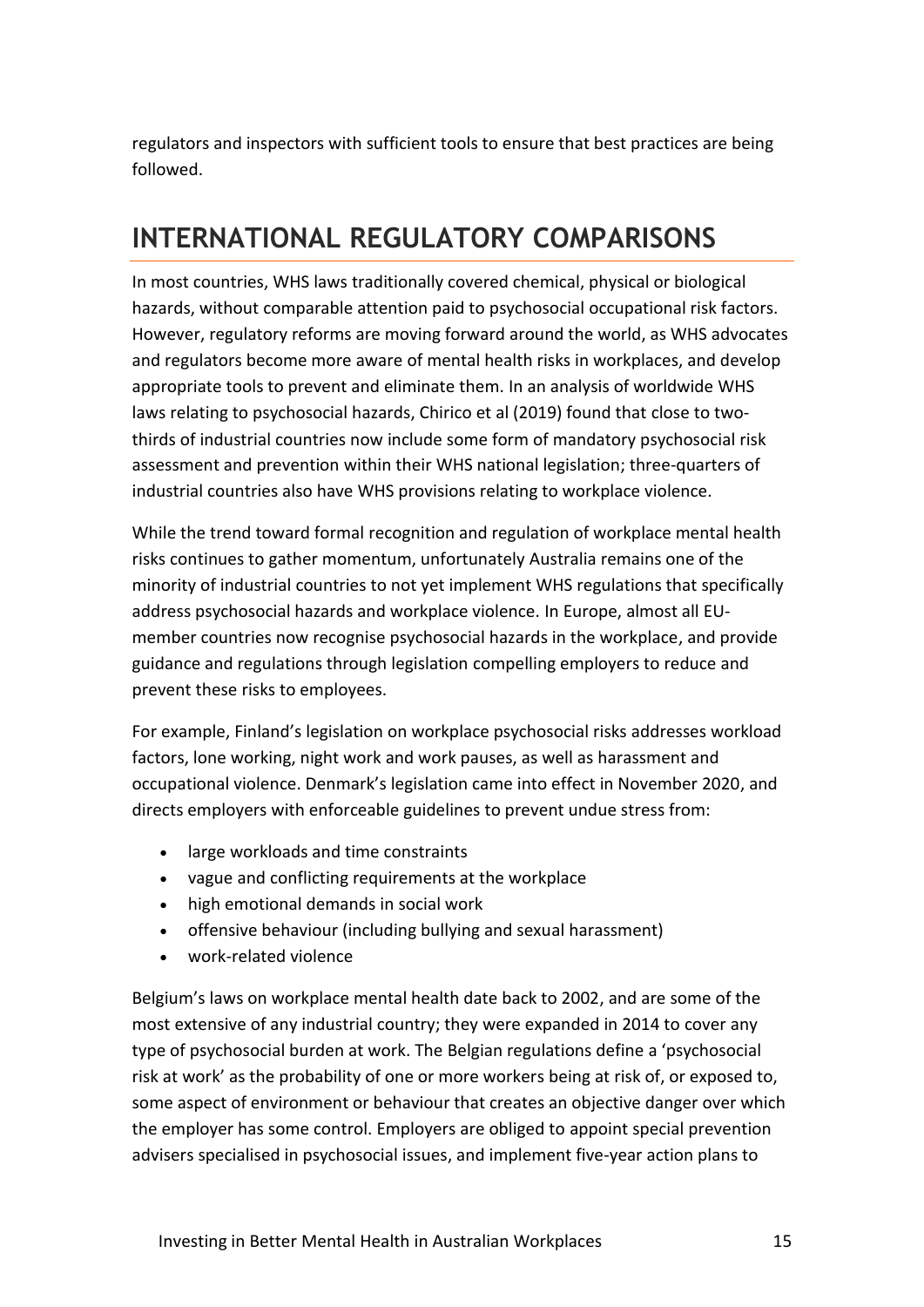reduce those risks in consultation with workers. The law also states that during the six months after a complaint of a psychosocial nature is made, the employee who makes the complaint cannot be made redundant.

These international measures have proven effective in reducing the incidence of workplace-related mental illness and injury, and thus reducing the economic (and human) costs of mental illness. It is past time for Australia to learn from, and emulate, these global best practices.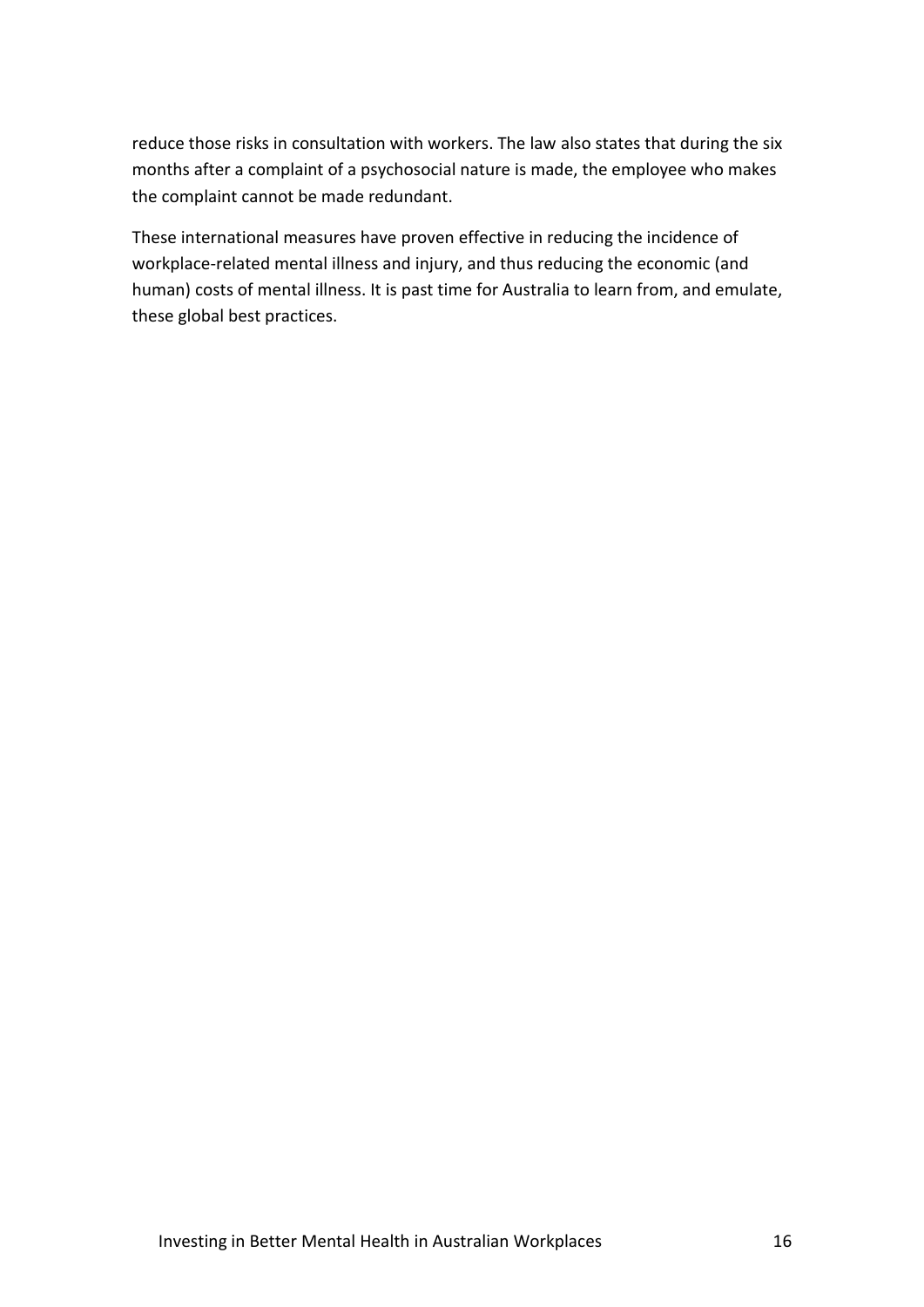## <span id="page-16-0"></span>**The Economic Costs of Mental Illness in Australian Workplaces**

The economic, employment, and fiscal costs of workplace-related mental ill health in Australia are diverse, far-reaching, and expensive. They fall into several major categories, including: absenteeism, excessive turnover, 'presenteeism', reduced productivity, impacts on cohesion and cooperation in workplaces, workers' compensation claims, impacts on self-employed Australians, and others. Below we summarise existing research on the scale of economic costs experienced within some of these categories.

### <span id="page-16-1"></span>**ABSENTEEISM AND REDUCED PARTICIPATION**

Australians with mental illness are less likely to participate in the labour market (in either employment or active job search). Mental illness has a powerful negative impact on labour force participation and employment: research on Australian workers by Frijters et al. (2014) found that a one‐standard‐deviation deterioration in mental health reduces an individual's likelihood of employment by a shocking 30 percentage points. Similarly, even for those who manage to retain employment despite their mental illness, absenteeism is a major problem – with the cost borne by employers and employees alike. The Productivity Commission estimates the economic cost of reduced participation as between \$12.2 and \$22.5 billion per year, and the costs of absenteeism at \$9.6 billion per year.<sup>17</sup> The National Mental Health Commission estimated in 2014 that the impact of mental health-related absenteeism (not considering broader participation effects) was \$4.7 billion per year.<sup>18</sup>

According to a Safework NSW report, workers with moderate mental ill health took on average 0.5 extra days of personal leave in the surveyed four-week period compared to non-ill people – equivalent to around 6 additional sick days per year.<sup>19</sup> This increased to an extra 0.9 days of personal leave per four-week period (or about 11 days per year) for workers with severe mental ill health. Another study of UK workers found that poor mental health manifested in work-related stress, depression or

<sup>&</sup>lt;sup>17</sup> Productivity Commission (2020).

<sup>&</sup>lt;sup>18</sup> National Mental Health Commission, Beyond Blue, PWC (2014).

<sup>&</sup>lt;sup>19</sup> Yu and Glozier (2017).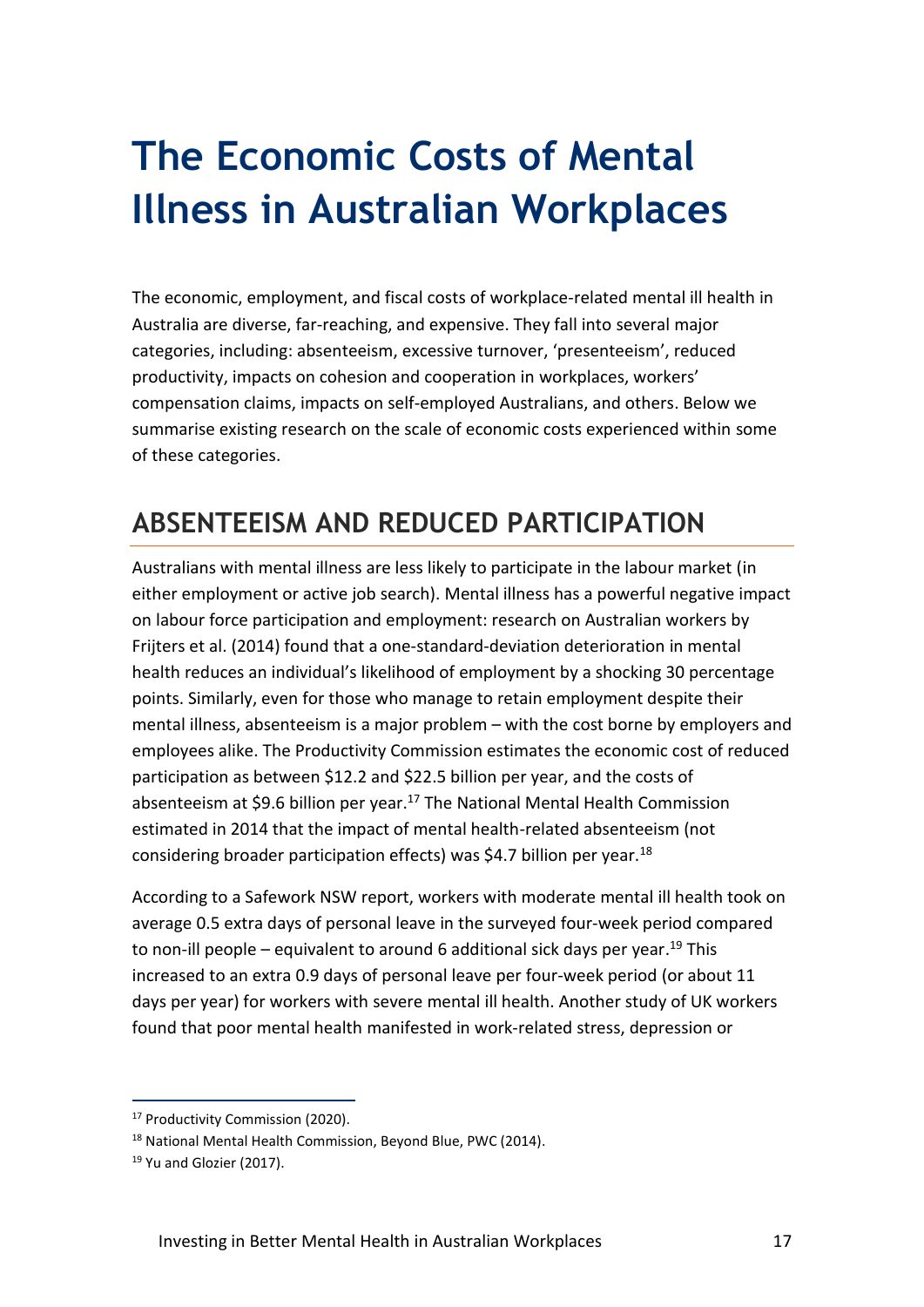anxiety caused 11.4 million working days to be lost per year in that country – or 27.3 working days per affected worker.<sup>20</sup>

In Australia, a study examining the links between productivity and depression also noted a strong positive correlation between depression and absences from work due to sickness. People without depression recorded 28.3 hours of illness-related absence from work per year. That nearly doubled (to 49.8 hours per year) for people with even mild depression – and 138 hours for those with severe depression (see Figure 3).<sup>21</sup> The difference in lost time between those without depression, and those experiencing severe depression, was up to 110 hours per year, or almost 3 standard weeks of fulltime work. Evaluated at current average weekly earnings in Australia, that translates into almost \$5000 of lost income for a worker with severe depression<sup>22</sup> – and roughly twice as much foregone output for the employer.<sup>23</sup>



**Figure 3: Sickness Absence for Workers with Depression**

Source: McTernan, Dollard and LaMontagne (2013).

<sup>&</sup>lt;sup>20</sup> Knapp, McDaid and Parsonage (2011).

<sup>&</sup>lt;sup>21</sup> McTernan, Dollard and LaMontagne (2013).

<sup>&</sup>lt;sup>22</sup> In some but not all cases that lost income will be at least partly offset by paid sickness or personal leave.

 $^{23}$  Evaluated at average full-time ordinary earnings of \$1711.60 in Australia in November 2020; since the share of labour compensation in total output is less than 50%, lost wages on average account for less than half the total value of lost output for any period of work.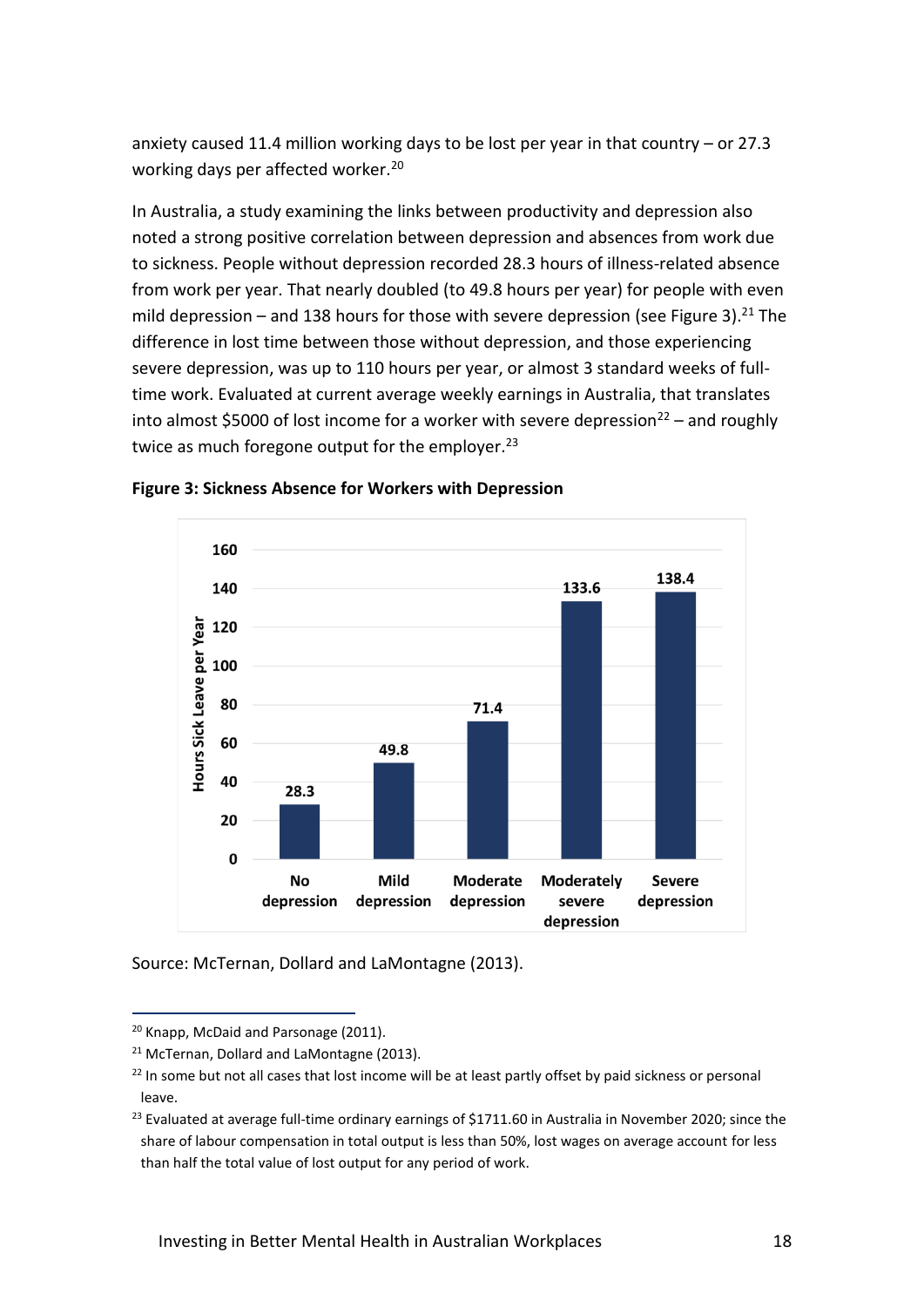For workers without access to personal or sick leave (including those who have exhausted their annual leave, casual employees who do not receive paid leave, or selfemployed workers and contractors without paid leave), the immediate financial burden of mental health-related absences can be overwhelming. In a 2010 study for VicHealth, 29% of employees who reported mental health symptoms over a twelvemonth period did not have access to paid sick leave entitlements. 24

Mental ill health is consistently rated as one of the primary causes of absenteeism. Absence from work is a significant drain on productivity and income. Some of these costs are borne by employers (in sick pay and reduced output), and some by workers (via lost income and personal hardship).

### <span id="page-18-0"></span>**PRESENTEEISM**

'Presenteeism' is defined as attendance at work, but under sub-optimal conditions which result in reduced productivity. Although presenteeism has multiple causes, poor mental health is a major factor in presenteeism. According to the Productivity Commission, this dimension of mental illness costs the Australian economy \$7 billion per annum.<sup>25</sup>

For workers experiencing mental ill-health, rates of presenteeism are generally significantly higher than that of workers without a mental health condition. Therefore, presenteeism caused by mental ill-health is a significant cost for employers.

Research in NSW estimates that the cost of higher presenteeism among employees experiencing mental ill-health is substantial: \$3,401 annually for each employee experiencing moderate ill health, and \$5,305 per year for employees with severe mental illness (Yu and Glozier, 2017). The National Mental Health Commission estimated in 2014 that the impact of mental health-related presenteeism on workplaces alone was \$6.1 billion.<sup>26</sup>

### <span id="page-18-1"></span>**WORKERS' COMPENSATION CLAIMS**

Official statistics regarding successful workers compensation claims are not an accurate indicator of the true impact of mental health problems in workplaces, for several reasons. Many workers choose not to pursue workers' compensation for their psychosocial injuries, fearing dismissal, retribution, or stigma. Of those who do pursue

<sup>&</sup>lt;sup>24</sup> LaMontagne, Sanderson and Cocker (2010).

<sup>&</sup>lt;sup>25</sup> Productivity Commission (2020).

<sup>&</sup>lt;sup>26</sup> National Mental Health Commission, Beyond Blue, PWC (2014).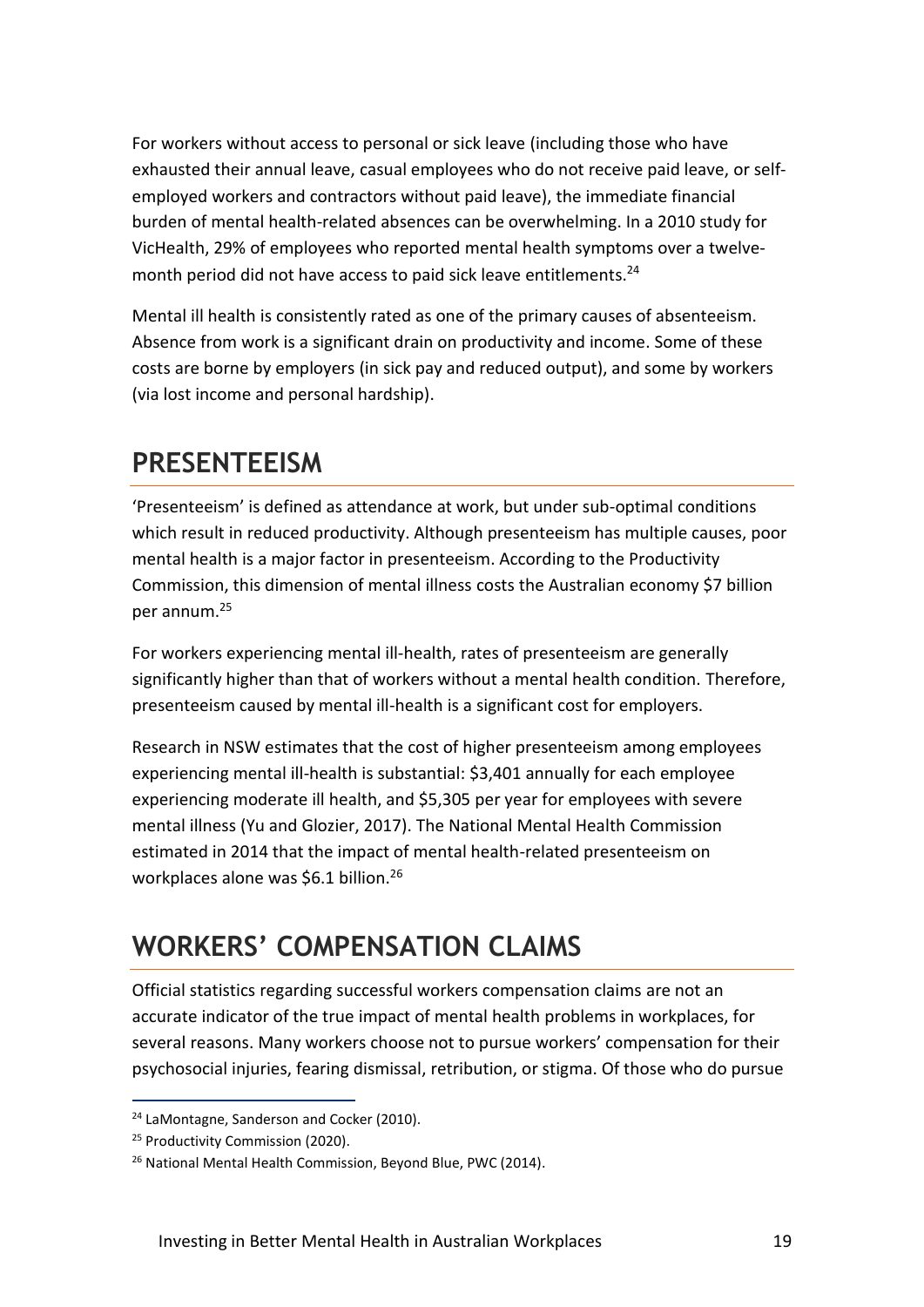claims, a much larger proportion is rejected than for claims of physical injuries – due to the more harsh treatment of these claims by workers' compensation authorities. So the number of successful compensation clams should be seen as just the tip of the iceberg of the true extent of workplace mental illness. The ACTU's *Work Shouldn't Hurt Survey* (2019) found that as many as 90% of workers who experienced mental ill health related to their jobs did not even attempt to make a workers compensation claim.

Nevertheless, even workers compensation data confirms that the economic and fiscal costs of workplace mental illness and injury are growing rapidly, and that mental illness is becoming a more significant component of total workers compensation costs. Data from the National Dataset for Compensation-Based Statistics indicate an increase in compensation claims for both mental stress and workplace bullying and harassment since 2015.<sup>27</sup> The frequency of claims is likely to increase further in the wake of the COVID-19 pandemic.

And mental health claims have grown steadily both in share and frequency (claims per million hours) of all serious accepted compensation claims in Australia's various (staterun) workers compensation agencies in recent years. By 2018, mental health claims accounted for close to 8% of all accepted claims, <sup>28</sup> amounting to around 8000 major claims accepted per year. Once again, that is just a fraction of the total incidence of workplace-related mental health illness and injury. A high proportion of initial claims for mental health compensation are rejected by the relevant agencies: close to 50% of claims are rejected in most jurisdictions, compared to less than 10% of non-mentalhealth claims. This naturally discourages workers from submitting claims – as does the risk of reprisal from employers or stigma in the workplace.

Despite the artificially suppressed number of claims, total lost time associated with mental health claims is much longer than for physical injuries. On average, mental health claims were associated with close to 18 weeks per claim in 2018 – three times longer than average lost time for all claims. And the average length of mental health claims has been growing, whereas the overall average length of claim has been steady. Hence the expense of mental health claims is much larger as a share of total payouts, than their share of total claims, and that cost is growing even as other workers compensation claims are reduced.

<sup>27</sup> Safe Work Australia (2020b).

<sup>&</sup>lt;sup>28</sup> All data in this paragraph as reported by Productivity Commission (2020), Volume 2, pp. 308-312.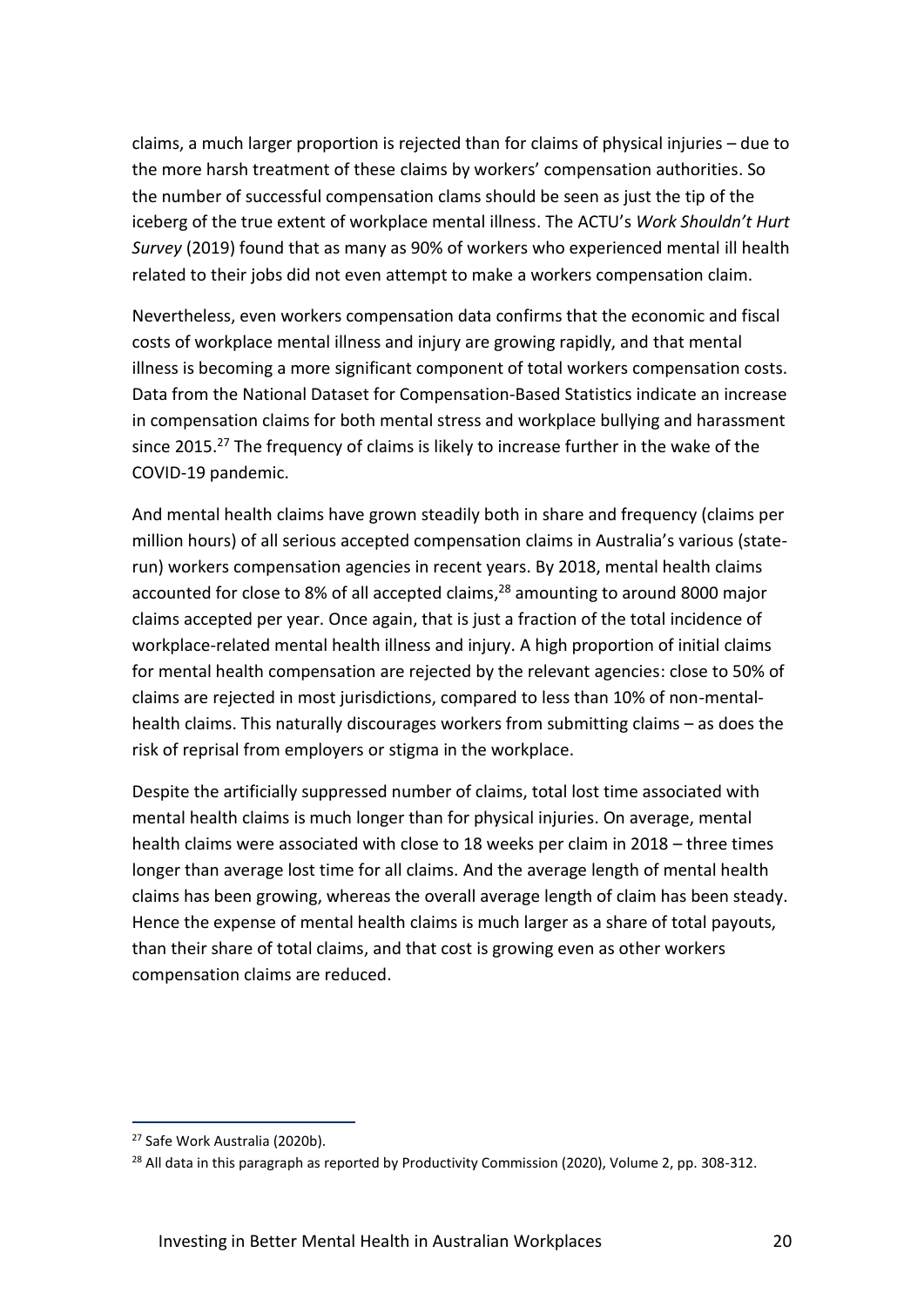### <span id="page-20-0"></span>**THE BENEFITS OF PREVENTING MENTAL ILLNESS IN WORKPLACES**

Employers benefit from a healthy workforce in both social and economic terms. While the social and health benefits of good mental health speak for themselves, the economic benefits to employers are also substantial, and experienced across all sectors, occupations, and sizes of business.

The economic costs of mental illness to employers are diverse and significant. The Productivity Commission estimated that the direct economic costs to employers from mental illness include \$9.6 billion resulting from excess absenteeism, and \$7 billion due to 'presenteeism'. 29

By the same token, therefore, the benefits to employers to preventing psychosocial risks and achieving better mental health outcomes are also substantial. The return on investment to employers, and to all of society, from investing in preventative mental health have been modelled extensively, by both Australian and international researchers. The findings are clear: employers that invest in eliminating psychosocial risks, and supporting the mental health of their employees, receive a healthy return on those investments through multiple channels: including better retention, reduced turnover and training costs, reduced sick leave, higher productivity, and lower workers' compensation claims.

For employers who invest in improving the mental health of their employees, including by identifying and controlling risk factors that damage workers' mental health, employers capture significant positive returns through retention, productivity, and attendance.

For example, a Deloitte study of employer investments in workplace mental health in the UK found that the return on investment for a simulated series of mental health prevention and support programs averaged over £4 for every £1 spent. That 'payoff ratio' ranged as high as 8:1 for early stage support and prevention initiatives.<sup>30</sup>

Australian studies also suggest significant positive returns on investment across a range of workplace mental health prevention and promotion initiatives.<sup>31</sup> For example,

<sup>&</sup>lt;sup>29</sup> Productivity Commission (2020), p. 11.

<sup>30</sup> Deloitte (2017).

<sup>&</sup>lt;sup>31</sup> See NMHC (2016); NMHC, Beyond Blue, and PWC (2014); and Mental Health Australia and KPMG (2018) for sample analyses.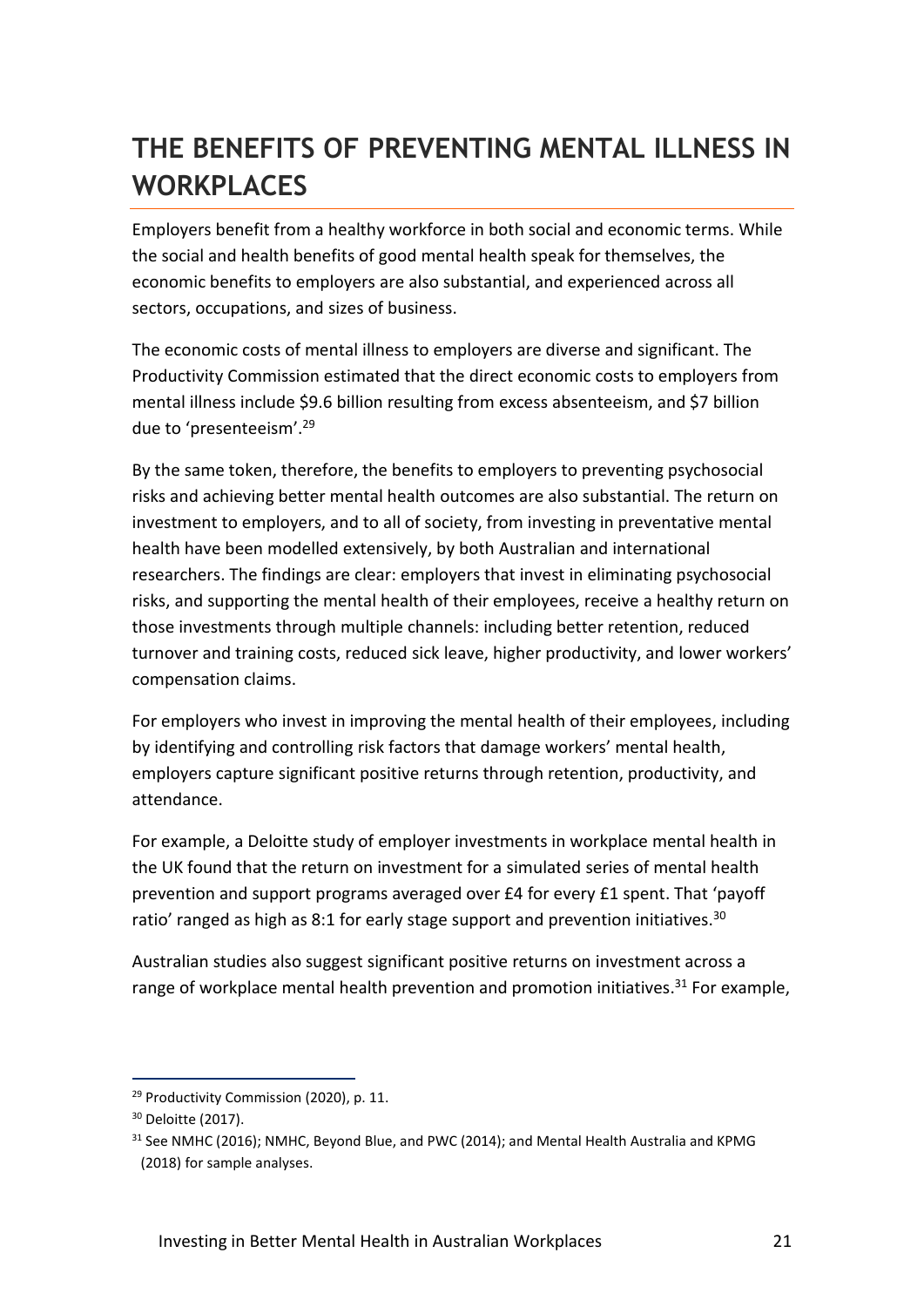research by Beyond Blue and PWC indicates a range of strong and positive returns to preventative interventions to reduce mental illness in workplaces:

"Mental health conditions present substantial costs to organisations. However, through the successful implementation of an effective action to create a mentally healthy workplace, organisations, on average, can expect a positive return on investment (ROI) of 2.3." (National Mental Health Commission, Beyond Blue, and PWC, 2014, p. 17)

That 2.3 return on investment reflects the broad average payoff to employers of across seven different types of preventative or supportive workplace measures, adjusting for size of firms (payoffs tend to be higher for smaller firms) and industry. In some cases, rates of return are much higher – up to 15-to-1 depending on the size of firm, the specific intervention, and the industry involved. $32$ 

In short, there are many initiatives that employers can undertake to prevent mental ill health and psychosocial injuries among their employees. In addition to avoiding painful and often tragic damage to workers and their families, these investments generate proven economic returns to employers. Preventing workplace-related mental health illness and injury is the right thing for employers to do: both morally and economically. But most employers require a 'push' to recognise and capitalise on this opportunity and that is why progressive, specific regulations and guidance on this matter are so vital to reducing the incidence of this pervasive but preventable workplace danger.

<sup>&</sup>lt;sup>32</sup> National Mental Health Commission, Beyond Blue, and PWC, 2014, p. 18.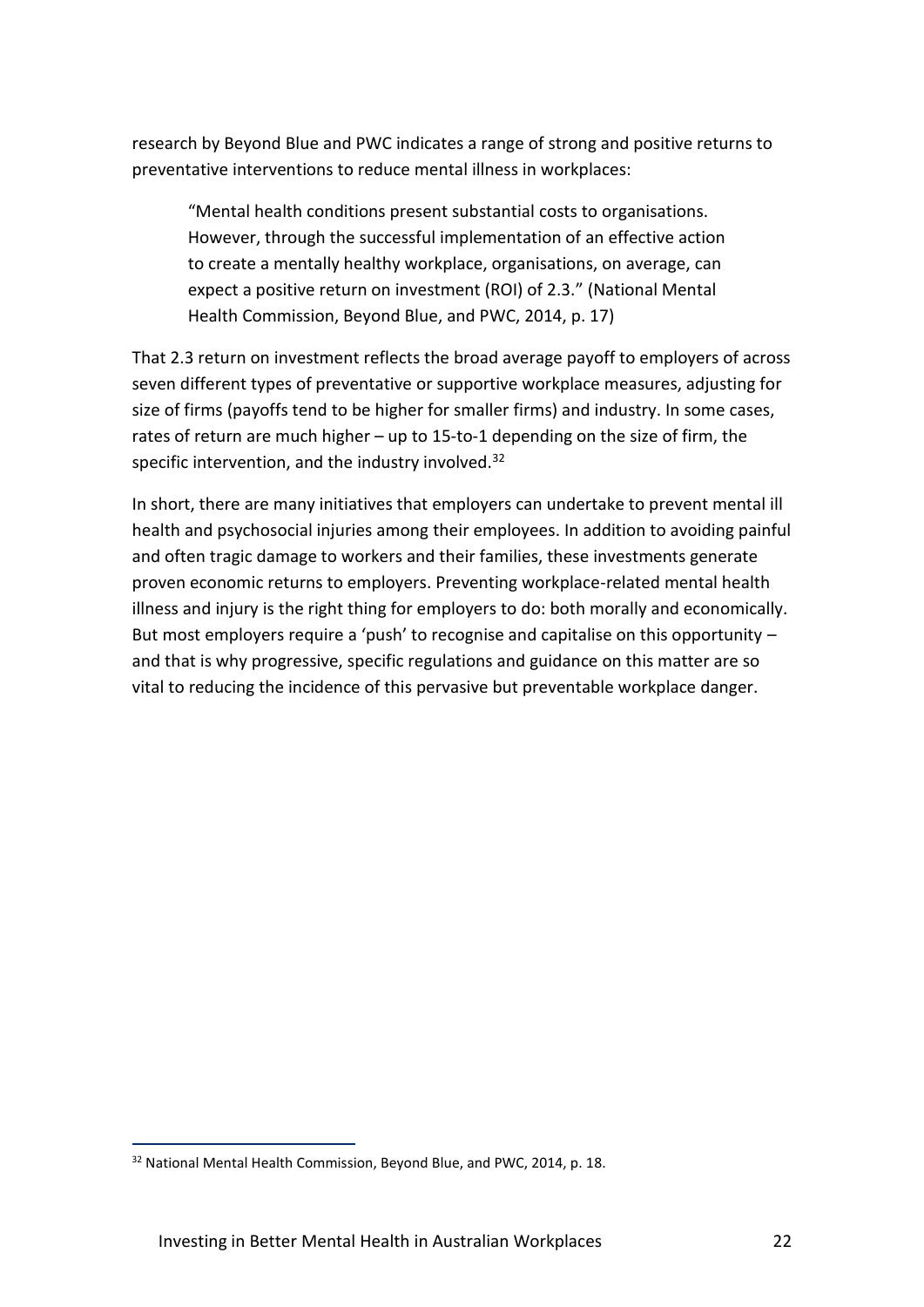## <span id="page-22-0"></span>**The Cost of Workplace Mental Health Injuries: Order of Magnitude**

The economic costs of Australia's epidemic of mental health problems are enormous. As documented in the scientific literature reviewed above, a substantial proportion of mental illness is clearly attributable to events, accidents, and stresses experienced in the workplace. Thus the potential economic benefits – not to mention lives saved, and enormous personal and familial costs avoided – achievable by improving mental health and safety at work are very substantial.

Given the heterogeneous nature of mental illness, and the wide range of factors which contribute to it, it is impossible to estimate the precise share of total mental illness that is associated with workplace problems, stresses and injuries. However, a broad order of magnitude attesting to the economic scale of the resulting costs can be developed on the basis of the epidemiological and economic evidence cited above. By combining estimates of the correlation between workplace conditions and the incidence of mental ill health and injury, with estimates of the overall economic costs of mental health problems in general, an approximate sense of the costs of workplaceassociated mental health problems can be developed.

A path-breaking Australian study (LaMontagne et al., 2008) directly measured the correlation between job strain (defined as a combination of stress, degree of control, and insecurity at work) and incidence of depression among a large random sample of employed people in Victoria. The research indicated that 13.2% of depressive episodes among employed men were attributable to job strain, and 17.2% of those experienced by women. This implies that a weighted average of just over 15% of all depressive episodes among working people (of both genders) is attributable to workplace conditions. This estimate is conservative for a number of reasons, including:

- It does not include workplace-related depression among Australians who are no longer employed.<sup>33</sup>
- It does not capture the extent to which mental illnesses initially caused by other factors may be exacerbated by stressful workplace situations.

<sup>33</sup> Such as individuals whose mental illness was caused or exacerbated by workplace factors, but are unable to continue working.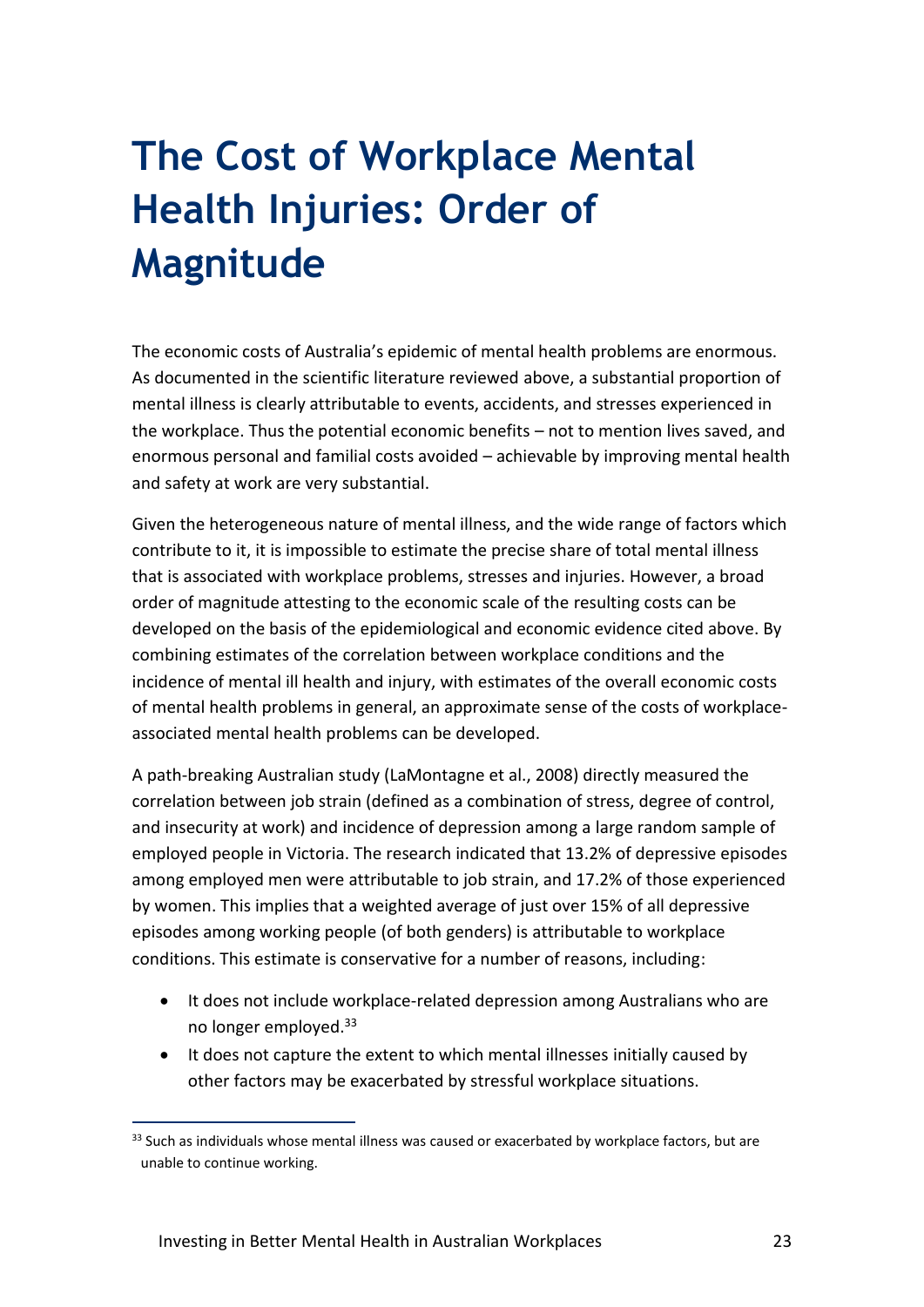• It does not directly measure the incidence of mental health problems other than depression.

Nevertheless, this finding that 15% of the incidence of depression among working Australians is attributable to the working conditions they experienced is a useful (and likely conservative) benchmark for contemplating the overall costs of work-associated mental health injuries and illness. Note that other research (such as Melchior et al., 2007) report even higher correlation between mental illness and workplace factors.

| <b>Table 1</b>                                                         |                         |  |
|------------------------------------------------------------------------|-------------------------|--|
| <b>Aggregate Cost of Workplace-Associated Mental Illness</b>           |                         |  |
| Australian population (2020, 000's)                                    | 25,683                  |  |
| Australian labour force (2020, 000's)                                  | 13,550                  |  |
| 15% of labour force                                                    | 2,033                   |  |
| As proportion Australian population                                    | 7.9%                    |  |
| Total cost of mental illness (\$bil/yr)                                | \$200 - \$220 billion   |  |
| Due to:                                                                |                         |  |
| <b>Mental illness</b>                                                  | 122.0                   |  |
| Suicide and self-inflicted injuries                                    | 28.8                    |  |
| Healthcare and related services                                        | 15.5                    |  |
| Informal and family care                                               | 15.3                    |  |
| Lower participation                                                    | $12.2 - 22.5$           |  |
| Income support payments                                                | 10.9                    |  |
| Absenteeism                                                            | 9.6                     |  |
| Presenteeism                                                           | 7.0                     |  |
| Workplace-attributed (\$bil/yr)                                        | \$15.8 - \$17.4 billion |  |
| Due to:                                                                |                         |  |
| <b>Mental illness</b>                                                  | 9.7                     |  |
| Suicide and self-inflicted injuries                                    | 2.3                     |  |
| <b>Healthcare and related services</b>                                 | 1.2                     |  |
| Informal and family care                                               | 1.2                     |  |
| Lower participation                                                    | $1.0 - 1.8$             |  |
| Income support payments                                                | 0.9                     |  |
| Absenteeism                                                            | 0.8                     |  |
| Presenteeism                                                           | 0.6                     |  |
| Source: Authors' estimates from LaMontagne et al. (2008), Productivity |                         |  |
| Commission (2020), and ABS data, as described in text.                 |                         |  |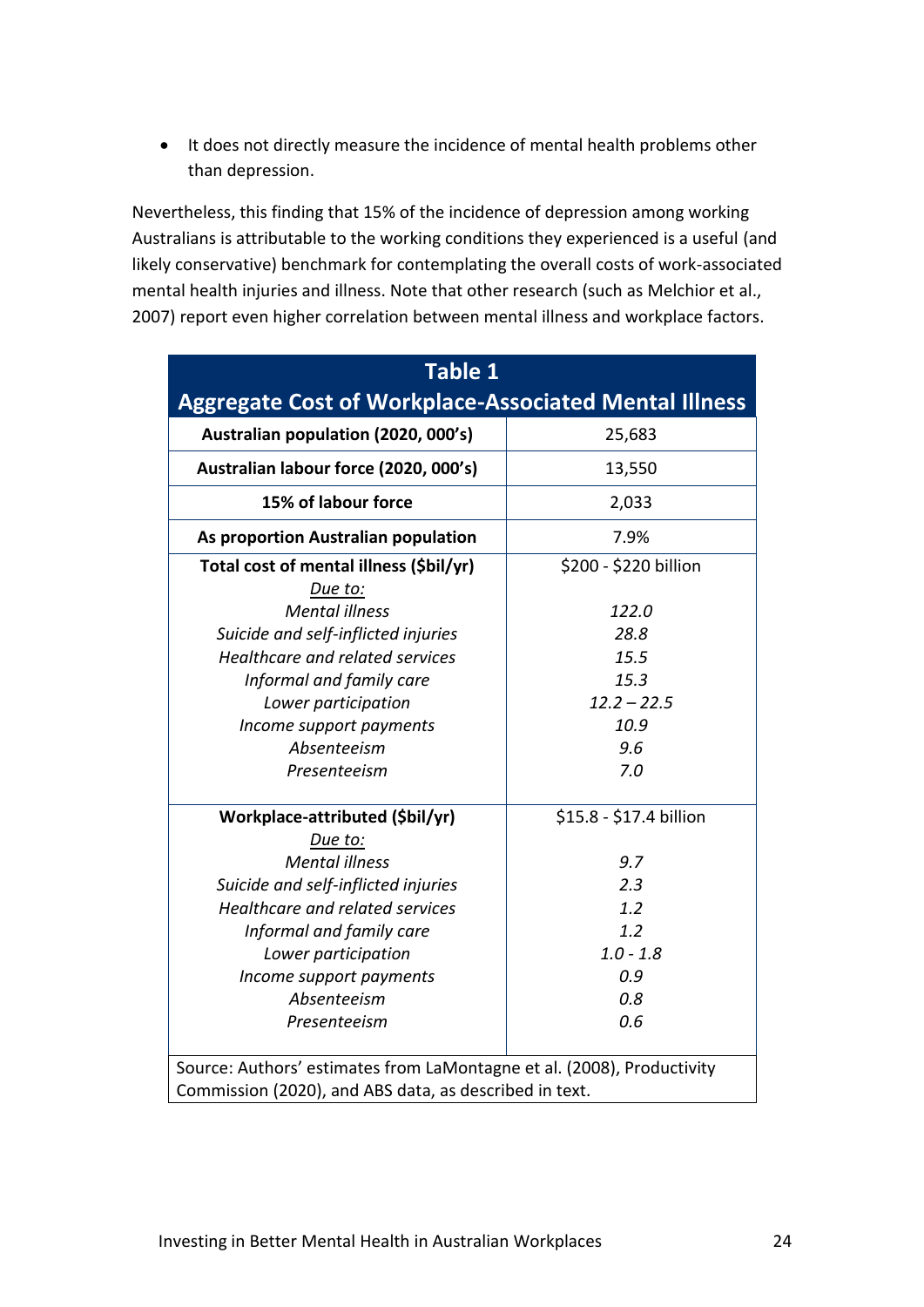We assume further that the proportion of mental illnesses other than depression that can be associated with workplace practices and conditions is similar to the finding above. We then apply that 15% ratio to aggregate Australian labour market indicators and the Productivity Commission's estimates (cited above) of the total economic costs of mental illness. The results are summarised in Table 1.

The preceding methodology suggests that about 8% of total mental health costs in Australia are attributable to workplace stresses, injuries, and conditions experienced by employed Australians. Again, that is a conservative estimate, for several reasons: it only considers the incidence of mental ill health among currently employed people, it only relates that incidence to one dimension ('job strain') out of the myriad of potential workplace-related causal factors in mental illness, and it does not include the extent to which non-workplace-related mental ill health among working people could be exacerbated by factors in the workplace. On the basis of Productivity Commission (2020) estimates of the total cost of mental illness in Australia (pegged at \$200-220 billion per year), this logic implies costs of \$15.8 billion to \$17.4 billion per year arising from workplace-associated mental illness and injury. The direct costs borne by the victims of mental illness and their families constitute the largest component of these costs (including personal suffering, reduced life expectancy, and others). But the strictly economic costs are also very substantial: including combined costs of reduced participation and productivity of \$3.5 billion per year, and fiscal costs for healthcare services and income supports of over \$2 billion per year.

This analysis suggests an order of magnitude for the consequences of workplacerelated mental health problems that should spur policy-makers into quick and forceful action. Economic output could be enhanced by \$3.5 billion per year from effective prevention of workplace-related mental illness. Fiscal expenses by government could be reduced by another \$2 billion per year. And the catastrophic impact of preventable mental ill health for hundreds of thousands of Australian workers and their families could be avoided.

The costs of workplace-caused mental illness and injury experienced by workers and former workers and their families cannot be adequately measured in monetary terms. But the spillover impacts on participation, employment, productivity, incomes, and government budgets are quantifiable and substantial – and they are borne by all Australians, not just those suffering from these conditions. The economic arguments in favour of prompt action to reduce the risk and incidence of workplace mental health dangers are powerful. And the human and moral motivations for doing so are even more compelling.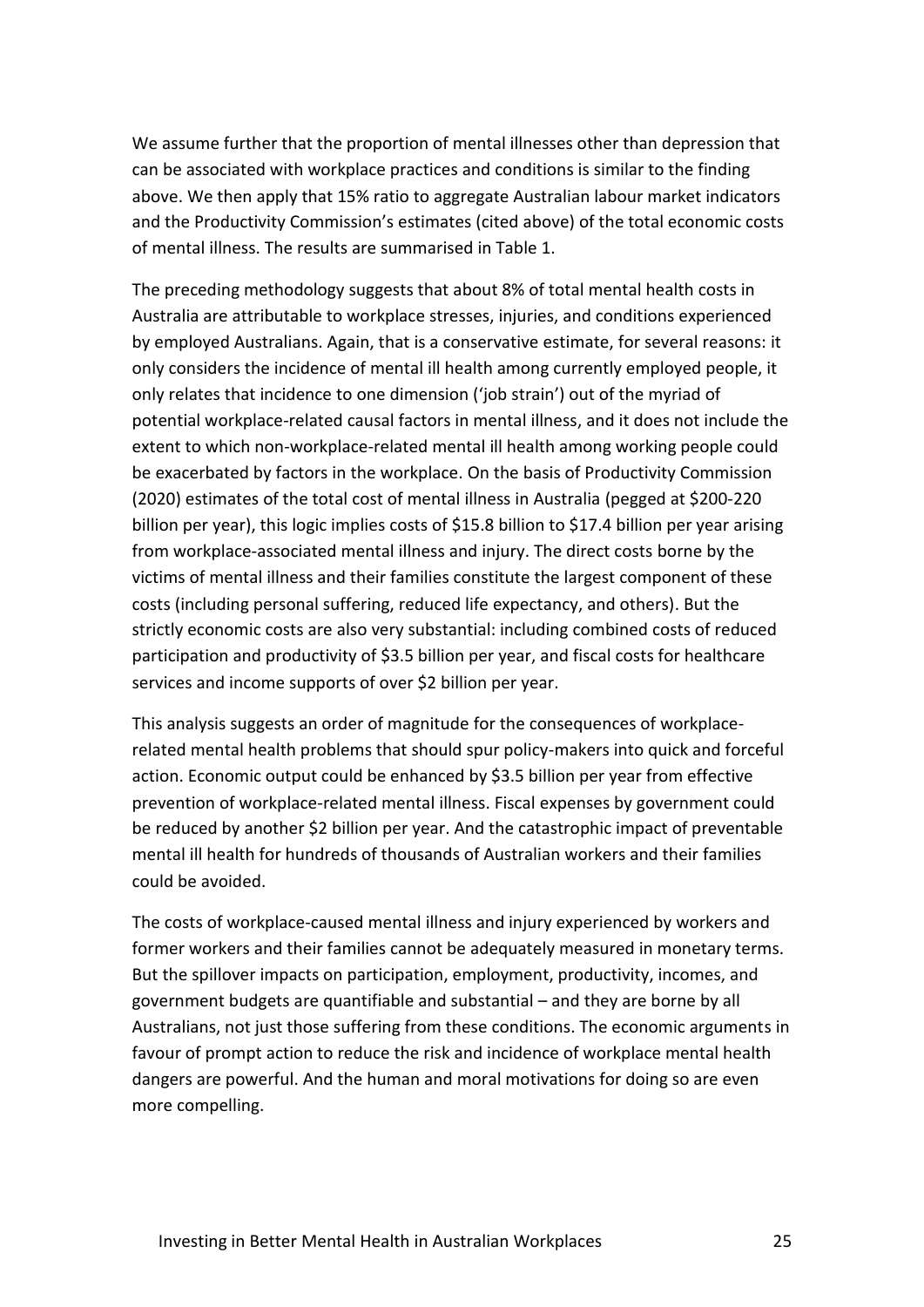### <span id="page-25-0"></span>**Policy Recommendations**

Mental illness is a complex, devastating and widespread crisis in our society. Many of its causes, consequences, and potential remedies are not fully understood. But some of the key factors causing mental illness are identifiable and well-understood – and are also indubitably preventable. Working conditions that are dangerous for mental health are known to cause a substantial proportion of total mental illness and injury. Preventing workplace-determined ill health, and supporting workers in recovering from mental illness (whether caused in the workplace or not), are crucial avenues for Australian workplaces to contribute to better health outcomes throughout society. These actions would also generate significant economic and fiscal benefits – and these benefits are shared by employers, experienced via reduced turnover, higher attendance, and stronger productivity.

Despite the significant benefits to employers from investing in safer workplaces and supporting mental health among their workers, many nevertheless neglect their responsibility to ensure safe workplaces and safe practices. This resistance may stem from a short-sighted focus on minimising immediate costs, old-fashioned attitudes that mental health injuries are not 'real', and/or an unwillingness to formally commit to standards and practices (including reporting, communications, worker voice, mentalhealth-friendly hours and schedules, job design, and other obvious reforms) that reduce employers' power to control the workplace in their own interests. For all these reasons, employers must be pushed to take necessary steps to reduce mental health risks in workplaces, and undertake sensible, proven measures to improve mental health outcomes. They, too, will benefit from those changes – but as is often the case with investing in safer, fairer workplaces, employers do not always act on those incentives of their own accord.

Specific initiatives and policy reforms to improve workplace mental health have been reviewed and considered in detail elsewhere.<sup>34</sup> The most immediate and important measures to address the mental health crisis in Australian workplaces include:

• Occupational health and safety legislation, workers compensation policies, and other labour regulations must recognise explicitly that workplace mental health risks are just as important as risks to physical health and safety. Regulations must compel employers to respond and eliminate or minimise those risks.

<sup>&</sup>lt;sup>34</sup> See specifically Productivity Commission (2020, Chapter 7); National Mental Health Commission et al. (2014); Mental Health Australia and KPMG (2018); and ACTU (2019).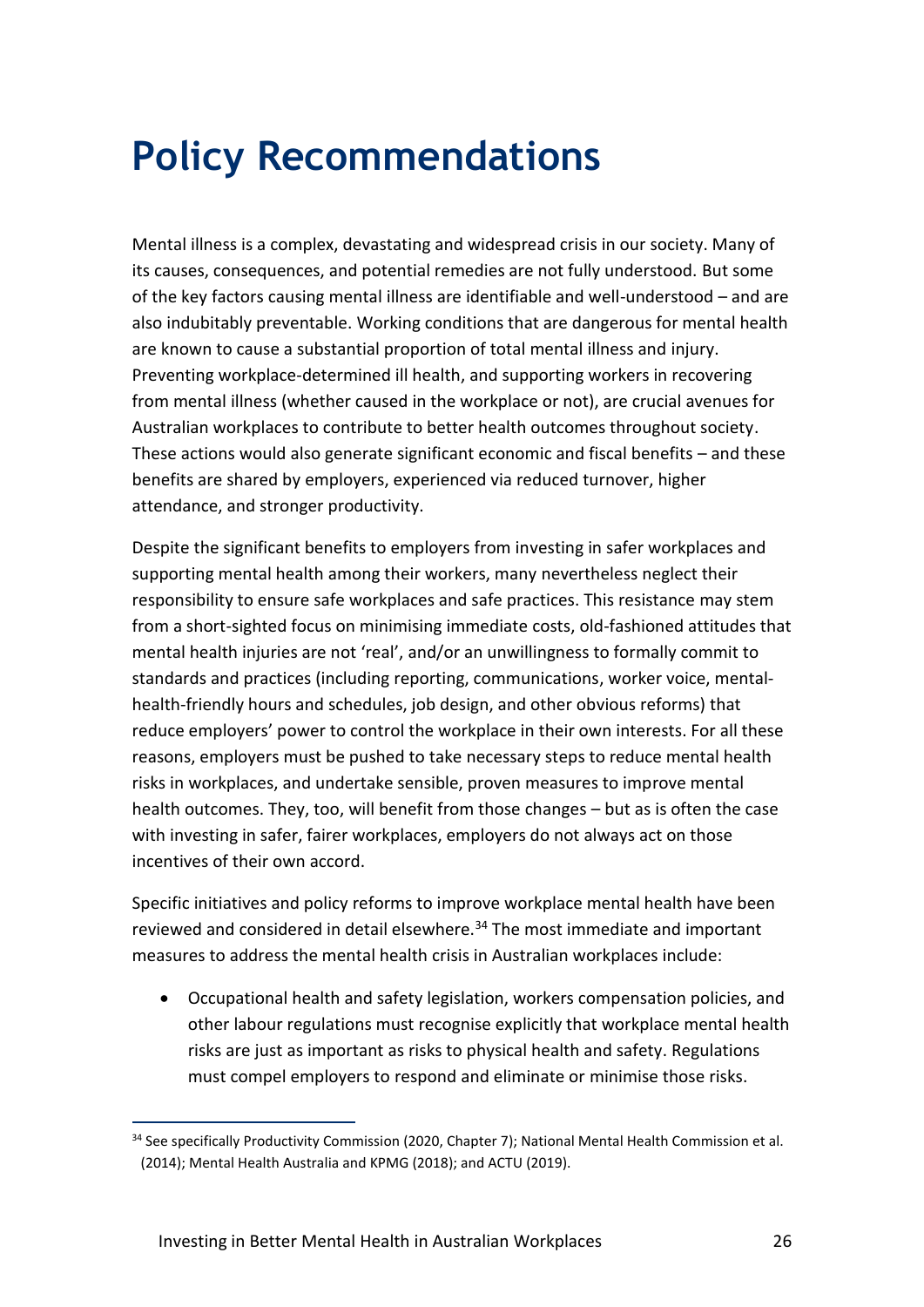- Employers must have an explicit duty of care to identify and control mental health risks in their workplace, in the same manner and with the same levers of legal requirement and enforcement as they face with regard to physical safety risks.
- The recommendations of the Boland review regarding improvements to the management of psychosocial risks in workplaces must be fully implemented by state, territorial and Commonwealth governments. Specifically, this should include the development of appropriate regulations that set out the obligation to identify and control psychosocial risks, as well as Codes of Practice that provide practical guidance to duty holders and workers as to how to implement changes.
- Forceful measures to reduce the incidence of workplace bullying, harassment, and assault – a key cause of workplace mental health injuries – must be implemented, including relevant recommendations from the Respect@Work report regarding sexual harassment and assault.
- Workers compensation authorities must reform their current procedures and practices to ensure that victims of workplace mental health injury have their claims assessed fairly and consistently (with equivalent treatment to physical injury claims). The victims must be provided with immediate income support and necessary health services in a timely and accessible way – irrespective of liability issues. It should be noted that some jurisdictions have already moved to implement provisional liability provisions which, on anecdotal evidence, appear to be significantly reducing the time to rehabilitate and return to work from mental health injuries.

Ignoring the role of workplaces in causing and exacerbating mental illness, and abandoning victims of mental ill health to address and manage their conditions on their own (without proper health or income supports), will only further increase the human and economic toll from mental illness that Australia already incurs. Employers and governments, as well as workers, will benefit from safer, more supportive workplaces. It is well past time for Australian policy-makers to move forward with obvious, evidence-based measures to effectively combat this harmful, preventable epidemic. Making workplaces safer for mental health is an obvious place to start.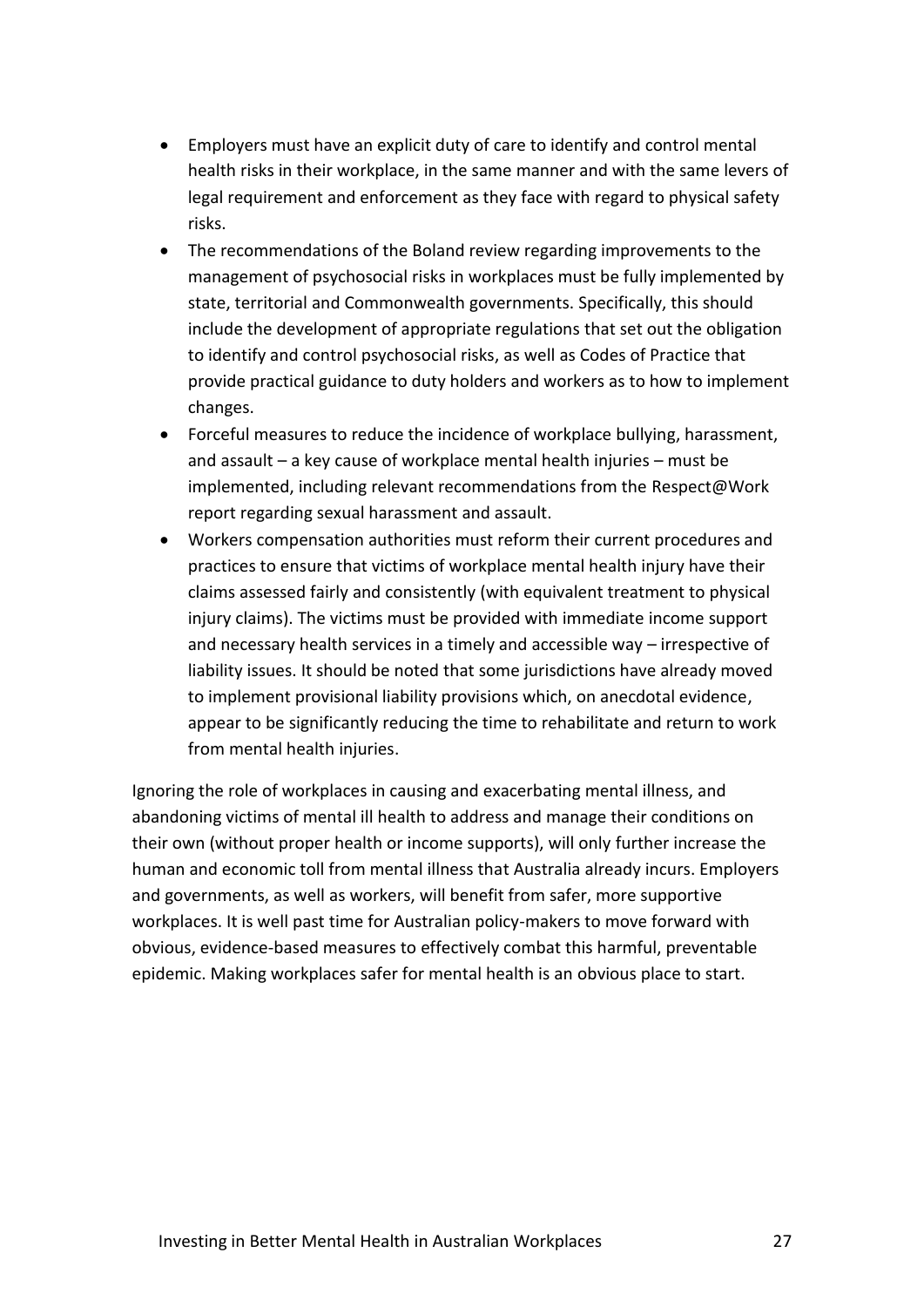## <span id="page-27-0"></span>**References**

Australian Council of Trade Unions (2018). *Sexual Harassment in Australian Workplaces: Survey Results* (Melbourne: ACTU) [https://www.actu.org.au/media/1385284/a4\\_sexual-harassment-survey](https://www.actu.org.au/media/1385284/a4_sexual-harassment-survey-results_print.pdf)[results\\_print.pdf.](https://www.actu.org.au/media/1385284/a4_sexual-harassment-survey-results_print.pdf)

Australian Council of Trade Unions (2019). *Work Shouldn't Hurt: A Survey on the State of Work Health and Safety in Australia* (Melbourne: ACTU) [https://www.actu.org.au/media/1385647/work-shouldnt-hurt-report-clean-final.pdf.](https://www.actu.org.au/media/1385647/work-shouldnt-hurt-report-clean-final.pdf)

Australian Council of Trade Unions (2021). *Working From Home* (Melbourne: ACTU), [https://www.actu.org.au/media/1449319/au\\_workingfromhome\\_p1.pdf.](https://www.actu.org.au/media/1449319/au_workingfromhome_p1.pdf)

Australian Institute of Health and Welfare (2019). *Expenditure on Mental Health Services* (Canberra: AIHW) [https://www.aihw.gov.au/getmedia/3e21fa68-2455-490e](https://www.aihw.gov.au/getmedia/3e21fa68-2455-490e-a5d3-26b538c87732/Expenditure-on-mental-health-related-services-2018-19.pdf.aspx)[a5d3-26b538c87732/Expenditure-on-mental-health-related-services-2018-](https://www.aihw.gov.au/getmedia/3e21fa68-2455-490e-a5d3-26b538c87732/Expenditure-on-mental-health-related-services-2018-19.pdf.aspx) [19.pdf.aspx.](https://www.aihw.gov.au/getmedia/3e21fa68-2455-490e-a5d3-26b538c87732/Expenditure-on-mental-health-related-services-2018-19.pdf.aspx)

Australian Institute of Health and Welfare (2020). *Mental Health Snapshot* (Canberra: AIHW), [https://www.aihw.gov.au/reports/australias-health/mental-health.](https://www.aihw.gov.au/reports/australias-health/mental-health)

Australian Institute of Health and Welfare (2021). *Mental Health Impact of COVID-19* (Canberra: AIHW) [https://www.aihw.gov.au/getmedia/797a0924-dcd7-479b-a203](https://www.aihw.gov.au/getmedia/797a0924-dcd7-479b-a203-e0e7a1853dbc/Mental-health-impact-of-COVID-19.pdf.aspx) [e0e7a1853dbc/Mental-health-impact-of-COVID-19.pdf.aspx](https://www.aihw.gov.au/getmedia/797a0924-dcd7-479b-a203-e0e7a1853dbc/Mental-health-impact-of-COVID-19.pdf.aspx)*.*

Boland, Marie and Safe Work Australia (2018). *Review of the Model Work Health and Safety Laws: Final report* (Canberra: Safework Australia) [https://www.safeworkaustralia.gov.au/system/files/documents/1902/review\\_of\\_the\\_](https://www.safeworkaustralia.gov.au/system/files/documents/1902/review_of_the_model_whs_laws_final_report_0.pdf) model whs laws final report 0.pdf.

Chirico, Franceso, Tarja Heponiemi, Milena Pavlova, Salvatore Zaffina, and Nicola Magnavita (2019). "Psychosocial Risk Prevention in a Global Occupational Health Perspective. A Descriptive Analysis," *International Journal of Environmental Research and Public Health* 16(14), pp. 2470-2483.

Cook, Lauren (2019). *Mental Health in Australia: A Quick Guide* (Canberra: Parliamentary Library)

[https://www.aph.gov.au/About\\_Parliament/Parliamentary\\_Departments/Parliamenta](https://www.aph.gov.au/About_Parliament/Parliamentary_Departments/Parliamentary_Library/pubs/rp/rp1819/Quick_Guides/MentalHealth) [ry\\_Library/pubs/rp/rp1819/Quick\\_Guides/MentalHealth](https://www.aph.gov.au/About_Parliament/Parliamentary_Departments/Parliamentary_Library/pubs/rp/rp1819/Quick_Guides/MentalHealth)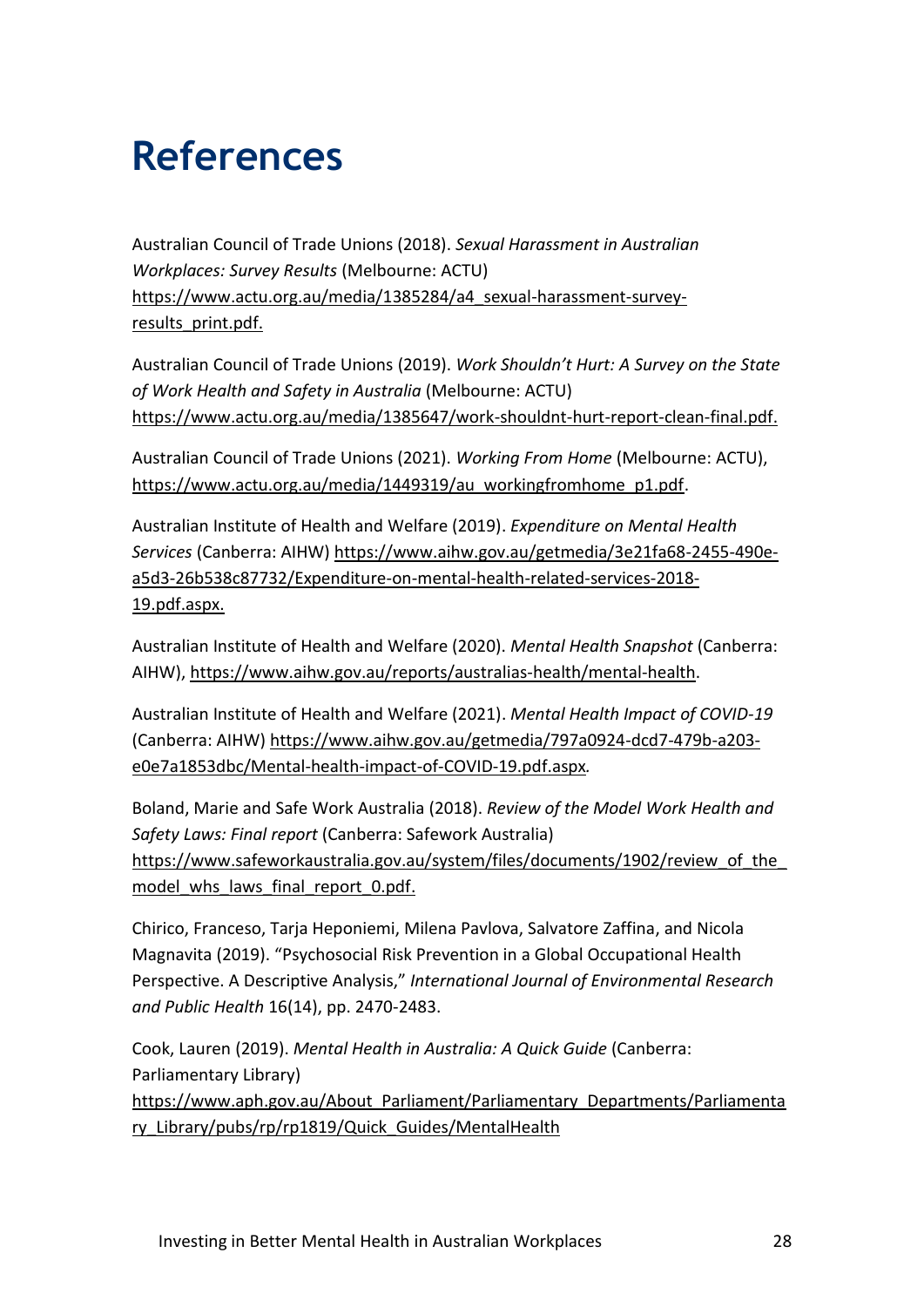Curran, Claire et al. (2009). "Mental Health and Employment: An Overview of Patterns and Policies across Western Europe," *Journal of Mental Health* 16(2), pp. 195-209 [https://www.tandfonline.com/doi/full/10.1080/09638230701279865.](https://www.tandfonline.com/doi/full/10.1080/09638230701279865)

Deloitte (2017). *Mental Health and Employers: The Case for Investment* (London: Monitor Deloitte)

[https://www2.deloitte.com/content/dam/Deloitte/uk/Documents/public](https://www2.deloitte.com/content/dam/Deloitte/uk/Documents/public-sector/deloitte-uk-mental-health-employers-monitor-deloitte-oct-2017.pdf)[sector/deloitte-uk-mental-health-employers-monitor-deloitte-oct-2017.pdf.](https://www2.deloitte.com/content/dam/Deloitte/uk/Documents/public-sector/deloitte-uk-mental-health-employers-monitor-deloitte-oct-2017.pdf)

Dobson, Kathleen, Simone Vigod, Cameron Mustard, and Peter Smith (2021). "Major Depressive Episodes and Employment Earnings Trajectories over the Following Decade among Working-aged Canadian Men and Women," *Journal of Affective Disorders* 285, pp. 37-46

[https://www.sciencedirect.com/science/article/abs/pii/S0165032721001348?via%3Di](https://www.sciencedirect.com/science/article/abs/pii/S0165032721001348?via%3Dihub) [hub.](https://www.sciencedirect.com/science/article/abs/pii/S0165032721001348?via%3Dihub)

D'Souza, R.M., L. Strazdins, M.S. Clements, and D.H. Broom (2005). "The Health Effects of Jobs: Status, Working Conditions, or Both?", *Australian and New Zealand Journal of Public Health*, 29(3), pp. 222-228.

Frijters, Paul, David W Johnston, and Michael A Shields (2014). "The Effect of Mental Health on Employment: Evidence from Australian Panel Data," *Health Economics* 23(9), pp. 1058-1071.

Knapp, Martin, Claire Curran, and David McDaid (2005). "Promoting Mental Well-Being in the Workplace: A European Policy Perspective," *International Review of Psychiatry* 17(5), pp. 365-373

[https://www.tandfonline.com/doi/abs/10.1080/09540260500238397?casa\\_token=QY](https://www.tandfonline.com/doi/abs/10.1080/09540260500238397?casa_token=QYOpMyjXO9sAAAAA:xp0tWNeZl6rHdAcydvP8HTI-njO-9UxILXzCsiBltfOU5u1_Ff_3sVNcb9rZ41lC_unsBcNULY5hyw) [OpMyjXO9sAAAAA:xp0tWNeZl6rHdAcydvP8HTI-njO-](https://www.tandfonline.com/doi/abs/10.1080/09540260500238397?casa_token=QYOpMyjXO9sAAAAA:xp0tWNeZl6rHdAcydvP8HTI-njO-9UxILXzCsiBltfOU5u1_Ff_3sVNcb9rZ41lC_unsBcNULY5hyw)

[9UxILXzCsiBltfOU5u1\\_Ff\\_3sVNcb9rZ41lC\\_unsBcNULY5hyw.](https://www.tandfonline.com/doi/abs/10.1080/09540260500238397?casa_token=QYOpMyjXO9sAAAAA:xp0tWNeZl6rHdAcydvP8HTI-njO-9UxILXzCsiBltfOU5u1_Ff_3sVNcb9rZ41lC_unsBcNULY5hyw)

Knapp, Martin, David McDaid, and Michael Parsonage (2011). *Mental Health Promotion and Mental Illness Prevention: The Economic Case,* (London: Department of Health)

http://eprints.lse.ac.uk/32311/1/Knapp\_et\_al\_MHPP\_The\_Economic\_Case.pdf.

LaMontagne, Anthony, Tessa Keegel, D.A. Vallance, A. Ostry, and R. Wolfe (2008). "Job Strain-Attributable Depression in a Sample of Working Australians: Assessing the Contribution to Health Inequalities*," BMC Public Health* 8(181), p. 9.

LaMontagne, Anthony and Tessa Keegel (2012). *Reducing Sstress in the Workplace: An Evidence Review*, (Melbourne: Victorian Health Promotion Foundation) <http://dro.deakin.edu.au/eserv/DU:30061220/lamontagne-reducingstress-2012.pdf> .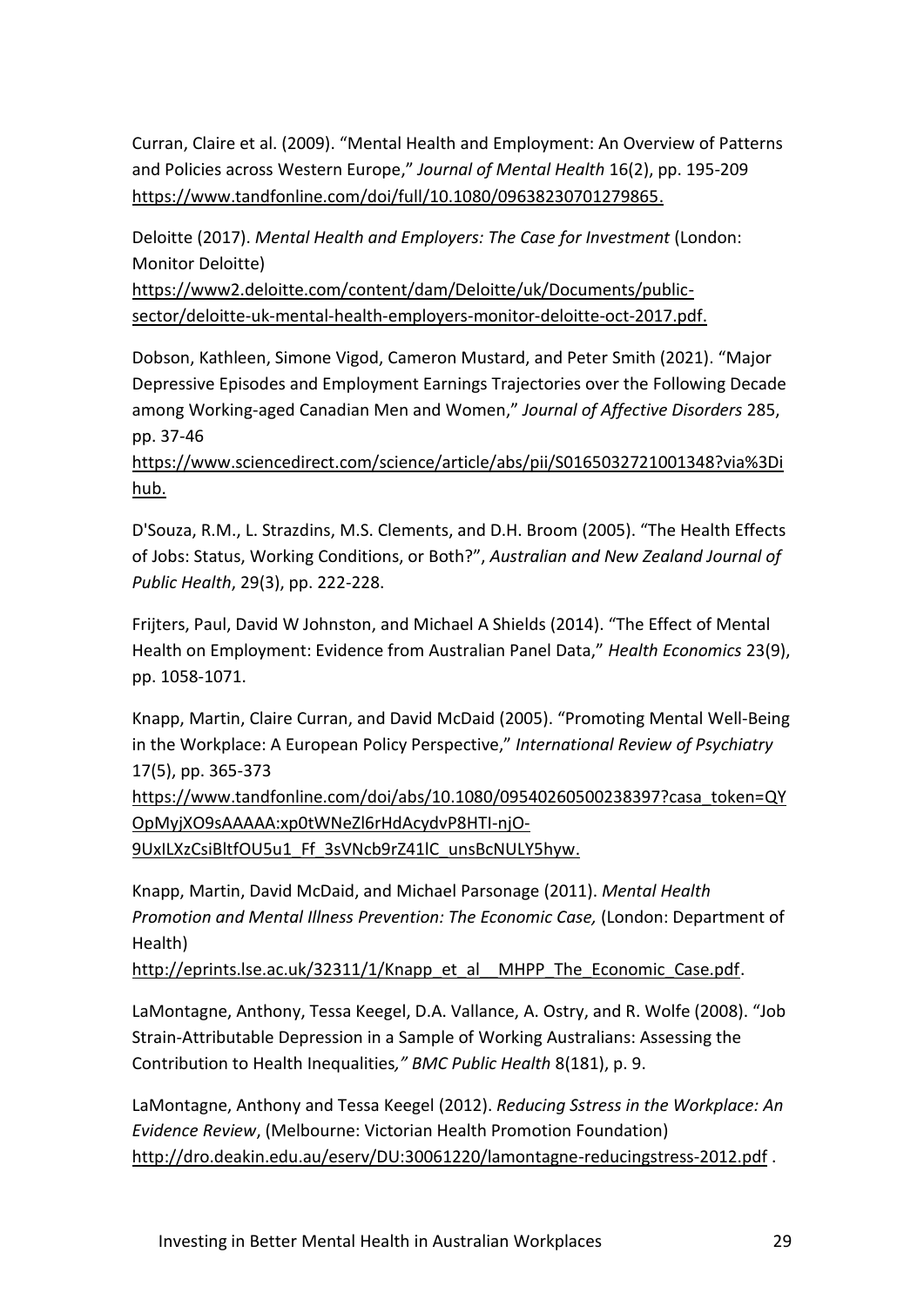LaMontagne, Anthony, Kristy Sanderson, and Fiona Cocker (2010). *Estimating the Economic Benefits of Eliminating Job Strain as a Risk Factor for Depression* (Melbourne: VicHealth) [https://www.vichealth.vic.gov.au/-/media/ResourceCentre/](https://www.vichealth.vic.gov.au/-/media/ResourceCentre/%20PublicationsandResources/Economic-participation/Job-strain/P-022-SC_Job_Strain_%20SUMMARY_October2010_V12.pdf?la=en&hash=%2006D003BDEF2E733FD80A85461D3B176A05DF4854)  [PublicationsandResources/Economic-participation/Job-strain/P-022-SC\\_Job\\_Strain\\_](https://www.vichealth.vic.gov.au/-/media/ResourceCentre/%20PublicationsandResources/Economic-participation/Job-strain/P-022-SC_Job_Strain_%20SUMMARY_October2010_V12.pdf?la=en&hash=%2006D003BDEF2E733FD80A85461D3B176A05DF4854)  SUMMARY\_October2010\_V12.pdf?la=en&hash= [06D003BDEF2E733FD80A85461D3B176A05DF4854.](https://www.vichealth.vic.gov.au/-/media/ResourceCentre/%20PublicationsandResources/Economic-participation/Job-strain/P-022-SC_Job_Strain_%20SUMMARY_October2010_V12.pdf?la=en&hash=%2006D003BDEF2E733FD80A85461D3B176A05DF4854)

McTernan, Wesley, Maureen Dollard, and Anthony LaMontagne(2013). "Depression in the Workplace: An Economic Cost Analysis of Depression-Related Productivity Loss Attributable to Job Strain and Bullying." *Work and Stress: An International Journal of Work, Health & Organisations* 27(4), pp. 321-338.

Melchior, M., A. Caspi, B.J. Milne, A. Danese, R. Poulton, and T.E. Moffitt (2007). "Work Stress Precipitates Depression and Anxiety in Young, Working Women and Men," *Psychological Medicine* 37(8), pp. 1119–1129.

Mental Health Australia and KPMG (2018). *Investing to Save: The Economic Benefits for Australia of Investment in Mental Health Reform* (Canberra: Mental Health Australia) https://mhaustralia.org/sites/default/files/docs/investing to save may 2018 kpmg mental health australia.pdf.

National Mental Health Commission (2016). *The Economic Case for Investing in Mental Health Prevention* (Canberra: Department of Health) [https://www.mentalhealthcommission.gov.au/getmedia/ffbf9cc5-f815-4034-b931](https://www.mentalhealthcommission.gov.au/getmedia/ffbf9cc5-f815-4034-b931-dfc0c1ecb849/The-economic-case-for-investing-in-mental-health-prevention.PDF) [dfc0c1ecb849/The-economic-case-for-investing-in-mental-health-prevention.PDF.](https://www.mentalhealthcommission.gov.au/getmedia/ffbf9cc5-f815-4034-b931-dfc0c1ecb849/The-economic-case-for-investing-in-mental-health-prevention.PDF)

National Mental Health Commission, Beyond Blue, and PWC (2014). *Creating a Mentally Healthy Workplace: Return on Investment Analysis* (Canberra: Department of Health[\) https://www.headsup.org.au/docs/default-](https://www.headsup.org.au/docs/default-source/resources/beyondblue_workplaceroi_finalreport_may-2014.pdf)

[source/resources/beyondblue\\_workplaceroi\\_finalreport\\_may-2014.pdf.](https://www.headsup.org.au/docs/default-source/resources/beyondblue_workplaceroi_finalreport_may-2014.pdf)

Nurminen, M., and A. Karjalainen (2001). "Epidemiologic Estimate of the Proportion of Fatalities Related to Occupational Factors in Finland," *Scandinavian Journal of Work Environment and Health* 27(3), pp. 161–213.

Productivity Commission (2010*). Performance Benchmarking of Australian Business Regulation: Occupational Health and Safety* (Canberra: Productivity Commission) [http://www.pc.gov.au/projects/study/regulationbenchmarking/ohs/report.](http://www.pc.gov.au/projects/study/regulationbenchmarking/ohs/report)

Productivity Commission (2020). *Mental Health Inquiry Report, no. 95* (Canberra: Productivity Commission) https://www.pc.gov.au/inquiries/completed/mentalhealth/report.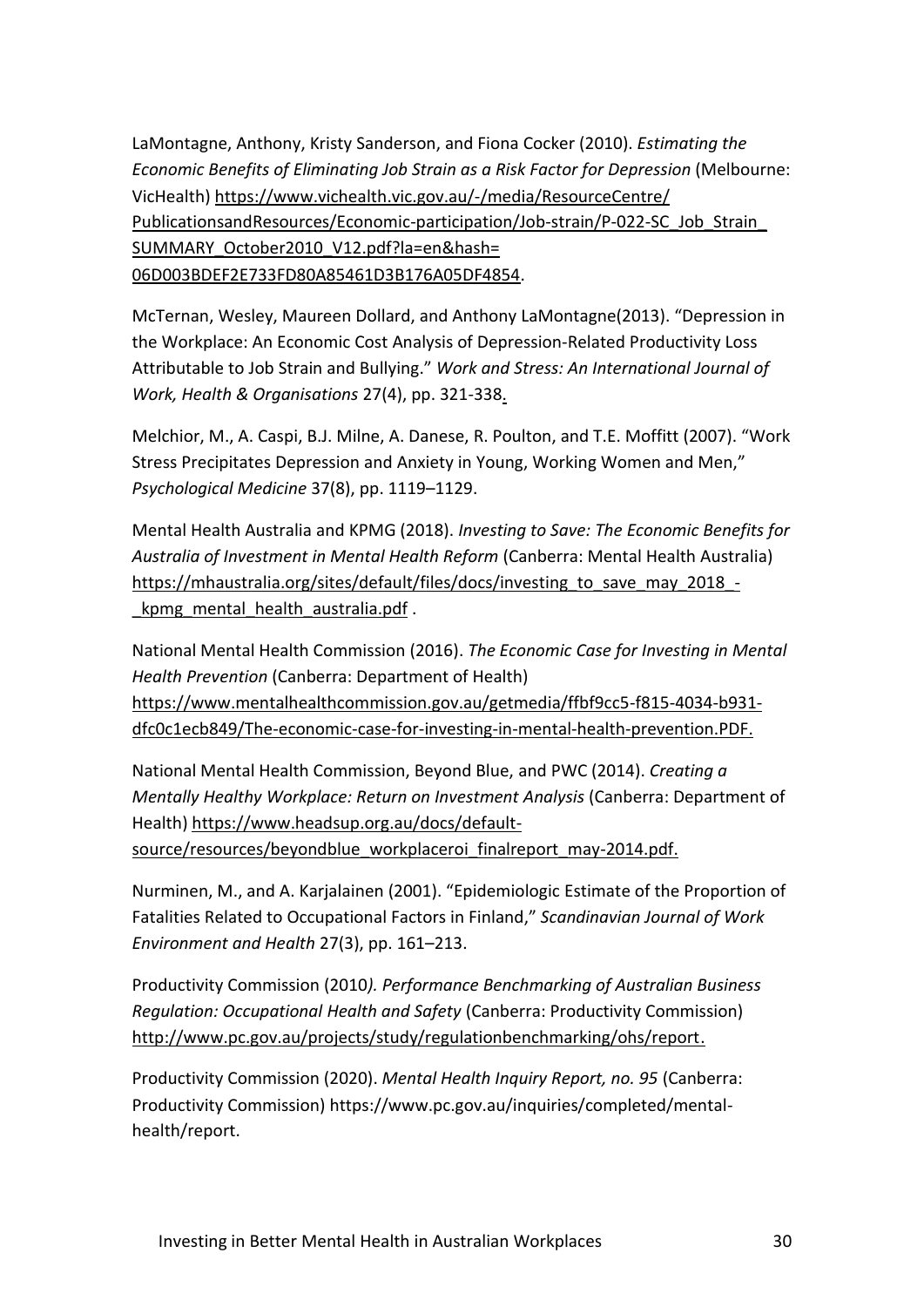Relationships Australia (2020). *Have the COVID-19 Workplace Changes Affected People's Mental Health?* (Canberra: Relationships Australia) [https://www.relationships.org.au/what-we-do/research/online](https://www.relationships.org.au/what-we-do/research/online-survey/AprilSurveyReportRelationshipsAustralia3.pdf)[survey/AprilSurveyReportRelationshipsAustralia3.pdf.](https://www.relationships.org.au/what-we-do/research/online-survey/AprilSurveyReportRelationshipsAustralia3.pdf)

Safe Work Australia (2016). *Guide to the Model Work Health and Safety Act* (Canberra: Safe Work Australia)[, https://www.safeworkaustralia.gov.au/system/files/](https://www.safeworkaustralia.gov.au/system/files/%20documents/1702/guide-to-the-whs-act-at-21-march-2016.pdf)  [documents/1702/guide-to-the-whs-act-at-21-march-2016.pdf.](https://www.safeworkaustralia.gov.au/system/files/%20documents/1702/guide-to-the-whs-act-at-21-march-2016.pdf)

Safe Work Australia (2019a). *Psychosocial Health and Safety and Bullying in Australian Workplaces: Indicators from Accepted Workers' Compensation Claims* (Canberra: Safe Work Australia) [https://www.safeworkaustralia.gov.au/system/files/documents/](https://www.safeworkaustralia.gov.au/system/files/documents/%202002/psychosocial-health-and-safety-and-bullying-in-australian-workplaces-5th-edition.pdf)  [2002/psychosocial-health-and-safety-and-bullying-in-australian-workplaces-5th](https://www.safeworkaustralia.gov.au/system/files/documents/%202002/psychosocial-health-and-safety-and-bullying-in-australian-workplaces-5th-edition.pdf)[edition.pdf.](https://www.safeworkaustralia.gov.au/system/files/documents/%202002/psychosocial-health-and-safety-and-bullying-in-australian-workplaces-5th-edition.pdf)

Safe Work Australia (2019b). *Work-Related Psychological Health and Safety: A Systematic Approach to Meeting your Duties* (Canberra: Safe Work Australia), [https://www.safeworkaustralia.gov.au/system/files/documents/1911/work](https://www.safeworkaustralia.gov.au/system/files/documents/1911/work-related_psychological_health_and_safety_a_systematic_approach_to_meeting_your_duties.pdf)related psychological health and safety a systematic approach to meeting your [duties.pdf.](https://www.safeworkaustralia.gov.au/system/files/documents/1911/work-related_psychological_health_and_safety_a_systematic_approach_to_meeting_your_duties.pdf)

Safe Work Australia (2020a). "The Development of Model WHS Laws" (Canberra: Safe Work Australia), [https://www.safeworkaustralia.gov.au/law-and](https://www.safeworkaustralia.gov.au/law-and-regulation/development-model-whs-laws)[regulation/development-model-whs-laws.](https://www.safeworkaustralia.gov.au/law-and-regulation/development-model-whs-laws)

Safe Work Australia (2020b). "Psychosocial Health and Safety and Bullying in Australian Workplaces: Indicators from Accepted Workers' Compensation Claims," 5<sup>th</sup> Edition (Canberra: Safe Work Australia).

Safework NSW (2020). *Draft Code of Practice Managing the Risks to Psychological Health* (Sydney: Safework NSW), [https://www.haveyoursay.nsw.gov.au/draft-code](https://ehq-production-australia.s3.ap-southeast-2.amazonaws.com/d4838c27ad554adb83b6431146528eb4b89ad0a7/original/1598847947/Draft_Code_of_Practice_on_managing_the_risks_to_psychological_health.pdf_e922ea5ba3d13d97130901c8591ff72b?X-Amz-Algorithm=AWS4-HMAC-SHA256&X-Amz-Credential=AKIAIBJCUKKD4ZO4WUUA%2F20210505%2Fap-southeast-2%2Fs3%2Faws4_request&X-Amz-Date=20210505T212528Z&X-Amz-Expires=300&X-Amz-SignedHeaders=host&X-Amz-Signature=c123c08bb35c1a6059ab2153fd2e841ce8b3e90f5bec8afa0fc073c7d498c7db.)[managing-psychological-health.](https://ehq-production-australia.s3.ap-southeast-2.amazonaws.com/d4838c27ad554adb83b6431146528eb4b89ad0a7/original/1598847947/Draft_Code_of_Practice_on_managing_the_risks_to_psychological_health.pdf_e922ea5ba3d13d97130901c8591ff72b?X-Amz-Algorithm=AWS4-HMAC-SHA256&X-Amz-Credential=AKIAIBJCUKKD4ZO4WUUA%2F20210505%2Fap-southeast-2%2Fs3%2Faws4_request&X-Amz-Date=20210505T212528Z&X-Amz-Expires=300&X-Amz-SignedHeaders=host&X-Amz-Signature=c123c08bb35c1a6059ab2153fd2e841ce8b3e90f5bec8afa0fc073c7d498c7db.)

Stansfeld, S.A. and B. Candy (2006). "Psychosocial Work Environment and Mental Health: A Meta-Analytic Review," *Scandinavian Journal of Work, Environment and Health* 32(6), pp. 443–462.

Stansfeld, S.A., R. Fuhrer, M.J. Shipley, and M.G. Marmot (1999). "Work Ccharacteristics Predict Psychiatric Disorder: Prospective Results from the Whitehall II Study," *Occupational and Environmental Medicine* 56(5), pp. 302–307.

Tompa, Emile, Christina Kalcevich, Michael Foley, Chris McLeod, Sheilah Hogg-Johnson, Kim Cullen, Ellen MacEachen, Quenby Mahood, and Emma Irvin (2016). "A Systematic